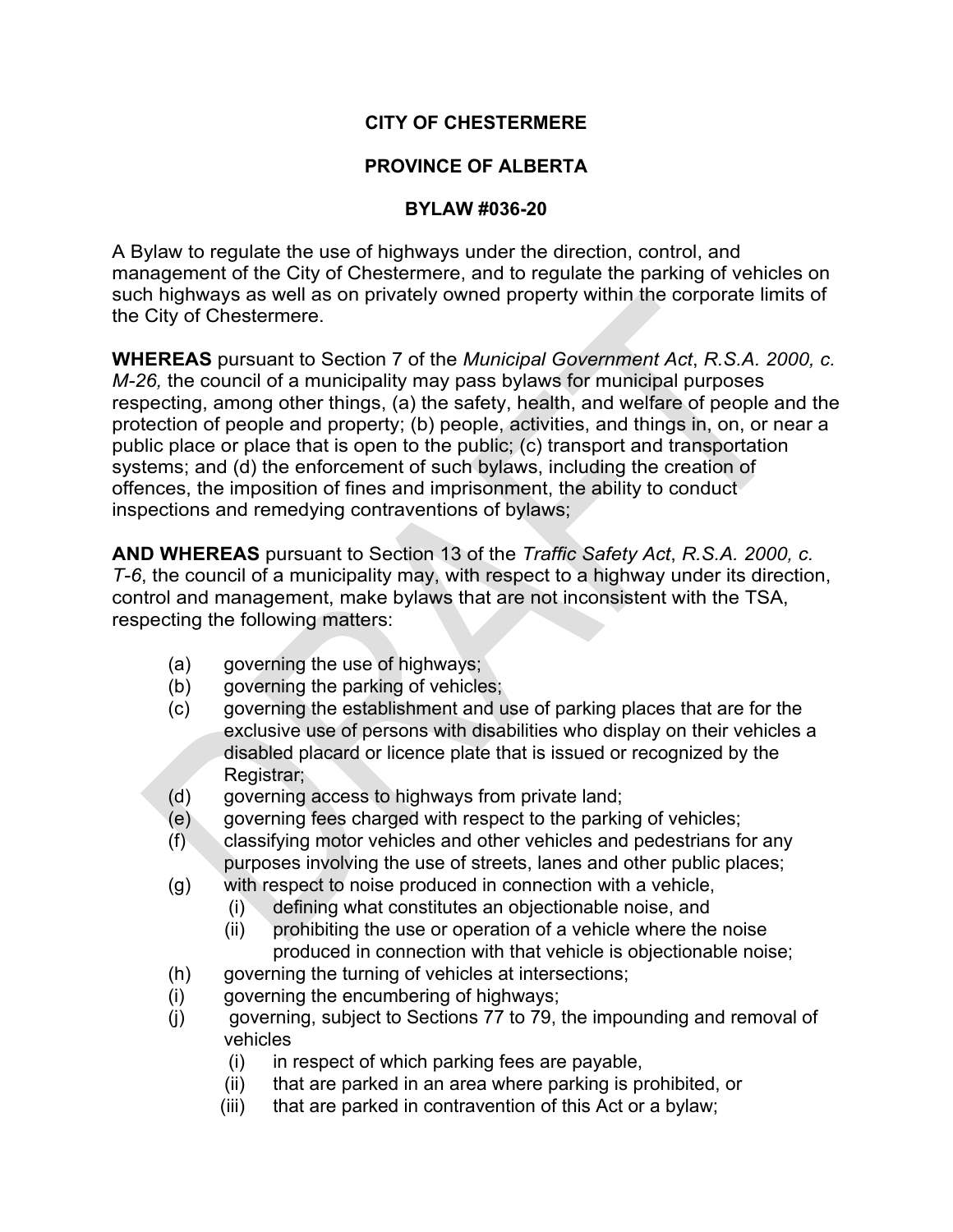- (k) governing the impounding of off highway vehicles and similar devices;
- (l) governing Parades and Processions;
- (m) governing closing or restricting the use of a highway;
- (n) authorizing the municipality to issue a licence or permit that is terminable on 30 days' notice in writing for the temporary occupation or use of a road allowance or highway or a portion of a road allowance or highway when it is not required for public use;
- (o) restricting the use of specific traffic lanes to vehicles carrying a prescribed number of passengers;
- (p) restricting the use of specific traffic lanes to specific vehicles or classes of vehicles;
- (q) governing the issuing of tags, tickets or other documents;
- (r) governing the placing of tags, tickets or other documents on vehicles;
- (s) governing the marking of tires on vehicles for the purpose of enforcing parking bylaws;
- (t) governing the employing of or engaging the services of persons to enforce bylaws made with respect to the parking of vehicles;
- (u) designating routes for vehicles or classes of vehicles;
- (v) restricting the weight of vehicles or of vehicles and the goods being carried by the vehicles; and
- (w) prescribing or otherwise providing for penalties with respect to the contravention of a bylaw made under this Division;

**AND WHEREAS** pursuant to Section 14 of the *Traffic Safety Act*, *R.S.A. 2000, c. T-6*, the council of a municipality may pass bylaws with respect to with respect to:

- (a) privately owned property that is located within the municipality to which vehicles driven by members of the public generally have access,
	- (i) governing parking on the property without the permission or authorization of the owner of the property or a person having possession or control of the property;
	- (ii) governing the parking of vehicles in manufactured home communities;
	- (iii) governing the establishment and use of parking places that are for the exclusive use of persons with disabilities who display on their vehicles a disabled placard or license plate that is issued or recognized by the Registrar;
	- (iv) prescribing speed limits in respect of lanes or other thoroughfares used by vehicles;
- (b) with respect to private property that is located within the municipality to which vehicles driven by members of the public generally do not have access but on which the owner of the property or a person having possession or control of the property may park or otherwise keep vehicles, prohibiting
	- (i) the parking of vehicles on that property without the permission or authorization of that person;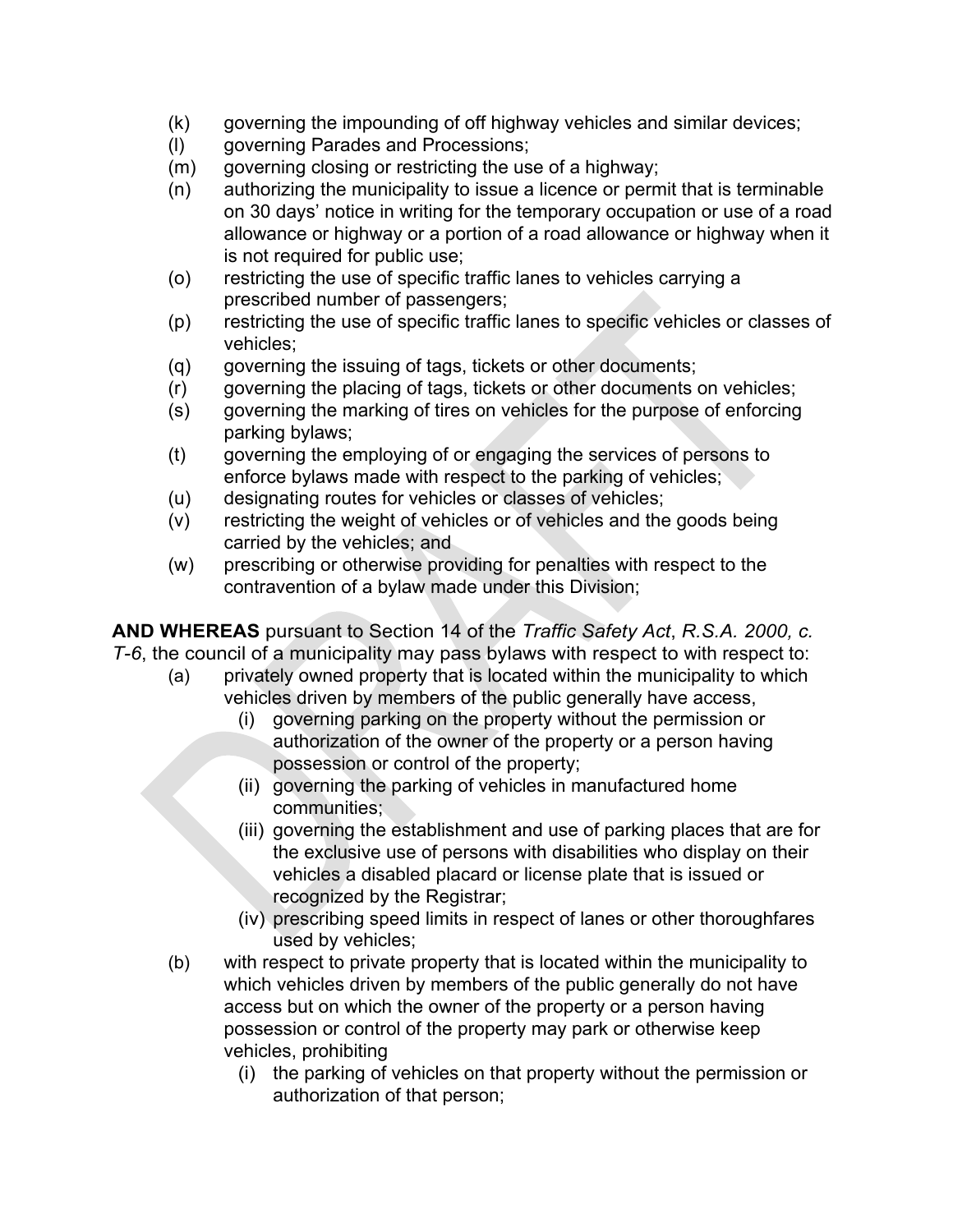- (ii) the parking of vehicles so that the access to that property is denied or otherwise restricted;
- (c) with respect to a vehicle parked or driven in contravention of a bylaw made under this Section,
	- (i) governing the issuing of tags or tickets or other documents;
	- (ii) governing the placing of tags, tickets or other documents on vehicles;
	- (iii) governing, subject to Sections 77 to 79 of the *Traffic Safety Act*, the removal and impounding of vehicles;
	- (iv) providing for the laying of an information and complaint;

**Now Therefore,** the Council of the City of Chestermere, duly assembled, hereby enact as follows:

# **1. Title**

(1) This Bylaw may be cited as the "Traffic Control Bylaw".

# **2. Definitions**

In this Bylaw:

All words shall have the same meaning as the *Traffic Safety Act,* except as otherwise defined.

- (a) "Act" means the *Dangerous Goods Transportation and Handling Act, R.S.A., 2000, c. D-4;*
- (b) "*CAO*" means the Chief Administrative Officer of Chestermere, Alberta appointed by Council, or their designate;
- (c) "*City*" means the municipal corporation of the City of Chestermere, in the Province of Alberta, or the area within the City of Chestermere's corporate limits, as the context requires;
- (d) "*Class*" means the classes of Dangerous Goods as listed in Schedule  $"B"$ ;
- (e) "*Commercial*" means a vehicle operated on a highway by or on behalf of a person for the purpose of providing transportation but does not include a private passenger vehicle;
- (f) "*Council*" means the Municipal Council of the City of Chestermere;
- (g) "*Dangerous Goods*" means a product, substance, or organism included by its nature or by the regulations in any of the Classes listed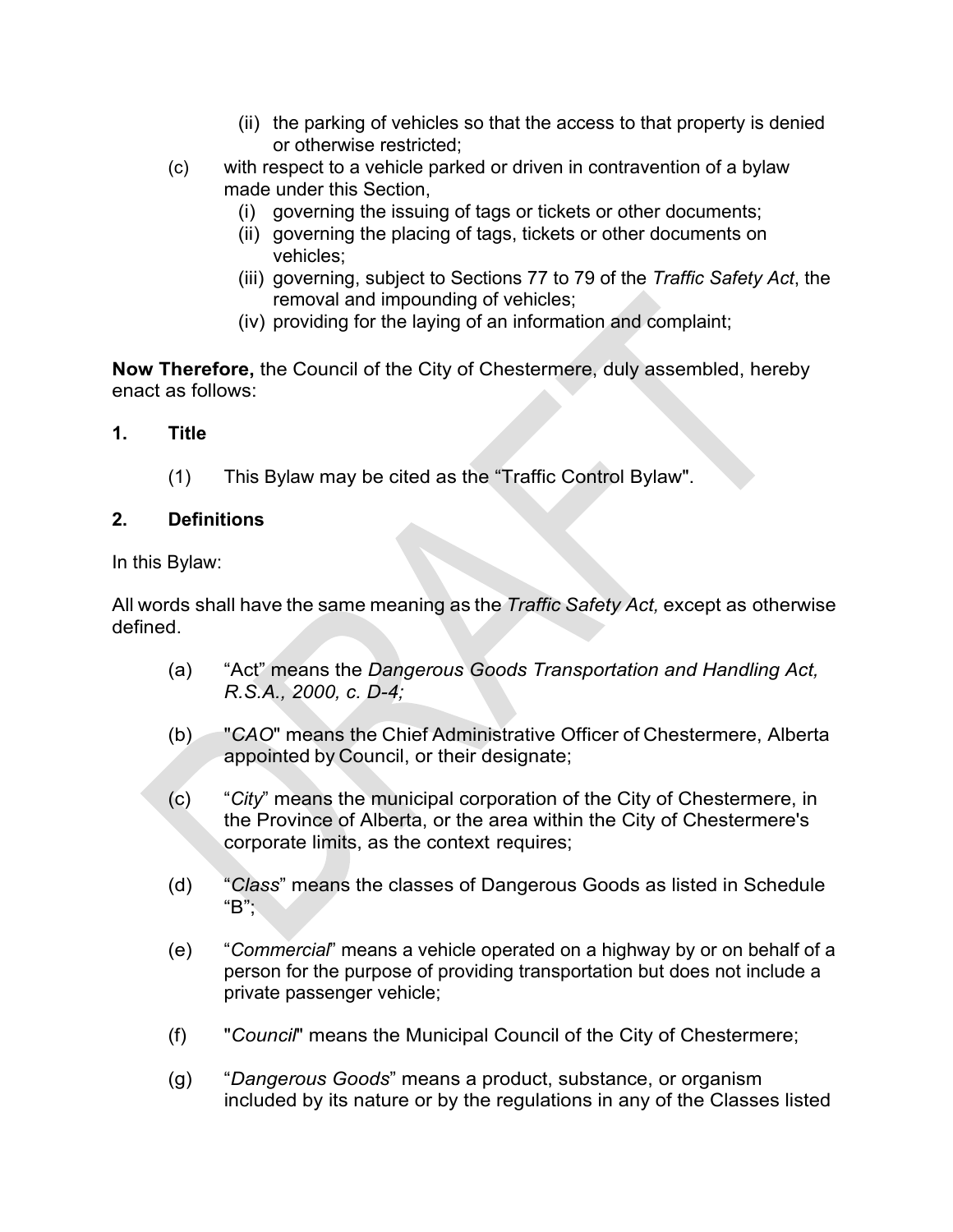in Schedule "B";

- (h) "*Director of Community Operations*" means the Director of Community Operations for the City of Chestermere, or their designate;
- (i) "*Handling*" means the loading, unloading, packing, or unpacking of Dangerous Goods in or on a means of containment for the purposes of, in the course of or following transportation in or by a means of transport, and includes their storage in the course of transportation;
- (j) "*Heavy Truck*" shall include, but is not limited to, any vehicle or combination of vehicles or trailers designed primarily for the transportation of property or equipment including a bed truck, truck, picker truck, truck tractor, winch truck or trailer that, with or without its load, exceeds any of the following:
	- (i) 2 axels:
	- (ii) 8 meters in length;
	- (iii) 2 meters in width;
	- (iv) A gross vehicle weight in excess of 4500 kilograms;
- (k) "*Inspector*" means a person or a member of a class of persons designated as an inspector under Section 6(1) of the Act;
- (l) "*In Transport*" means that a person has possession of Dangerous Goods for the purpose of transportation or for the purpose of storing them in the course of transportation;
- (m) "*Lane*" means that portion of a Highway used to provide secondary access to land, in addition to the primary access provided by the street in front of the lands;
- (n) "*Means of Containment*" means a container or packaging, or any part of a Means of Transport, that is or can be used to contain Dangerous Goods;
- (o) "*Means of Transport*" means
	- (i) an item of rolling stock within the meaning of the *Railway (Alberta) Act, R.S.A. 2000, c. R-4*; or
	- (ii) a device in, on, or by which a person or thing may be transported or drawn on a highway and includes a combination of vehicles, but does not include a mobility aid;
- (p) "*Parade*" or "*Procession*" means a group of pedestrians and/or vehicles on a highway that is likely to block, obstruct, impede, hinder, or otherwise interfere with pedestrian or vehicular traffic on the highway, excluding a funeralprocession;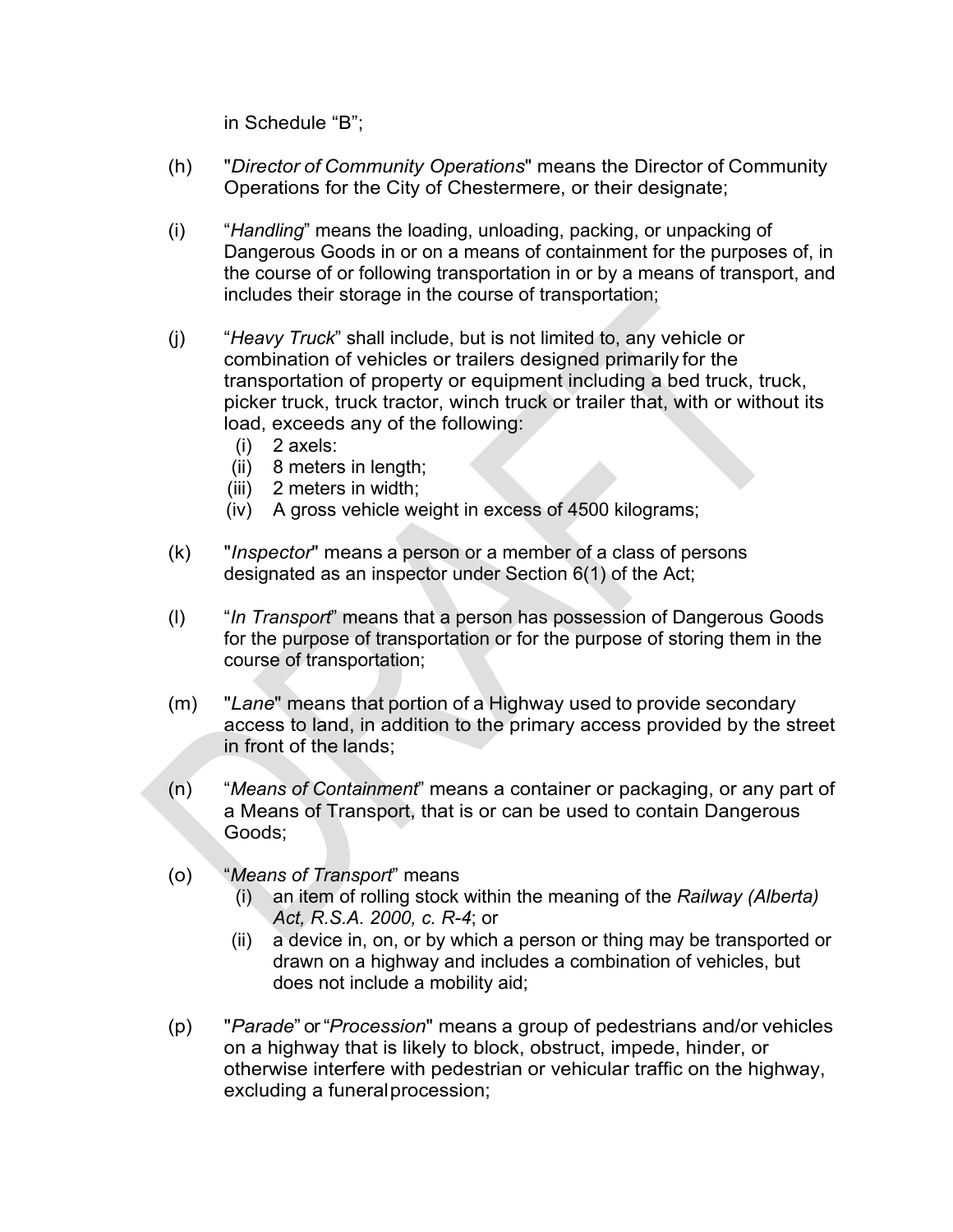- (q) "*Park*", "*Parked*", and "*Parking*" means to allow a vehicle (whether occupied or not) to remain standing in one place except:
	- i) when standing temporarily for the purpose of and while actually engaged in loading or unloading passengers; or
	- ii) when standing in obedience to a Peace Officer or Traffic Control Device;
- (r) "*Pathway*" means any multiple-use path whether of asphalt, concrete or an aggregate surface, and set aside for use by pedestrians, cyclists and persons using wheeled non-motor conveyance;
- (s) "*Peace Officer*" means a police officer or member of a police service under the *Police Act*, *R.S.A. 2000, c. P-17*, or a Peace Officer appointed pursuant to the *Peace Officer Act*, *S.A. 2006, c. P-3.5*; or a person appointed as a bylaw enforcement officer pursuant to the *Municipal Government Act, R.S.A. 2000, c. M-26*;
- (t) "*Person*" means an individual, firm, partnership, association, corporation, company or society, and includes the executors, administrators or legal representatives of a person;
- (u) "*Provincial Offences Procedure Act*" means the *Provincial Offences Procedure Act, R.S.A. 2000, c. P-34* and the regulations thereof, as amended or replaced from time to time;
- (v) "*Railway Vehicle*" means any vehicle that is designed to be drawn or propelled on rails by any power other than muscle power and that is prepared for use or being used on rails;
- (w) "*Recreational Vehicle*" means a vehicle, including a trailer, that is designed, constructed, equipped or used, either temporarily or permanently, for travel with living accommodation or a sleeping place for vacation, camping or recreational use, and that is capable of being driven, towed or transported;
- (x) "*Registered Owner*" means the person recognized as the owner of the vehicle, and includes the Person or Persons named as the owner on vehicle certificate of registration and, where the vehicle certificate of registration has lapsed or expired, the Person or Persons most recently names as the owner in the vehicle certificate of registration;
- (y) "*Residential Area*" means all land designated as a residential district in the City of Chestermere Land Use Bylaw and any amendments thereto, and includes all highways within or abutting a Residential Area, whether or not the highway abuts any other district;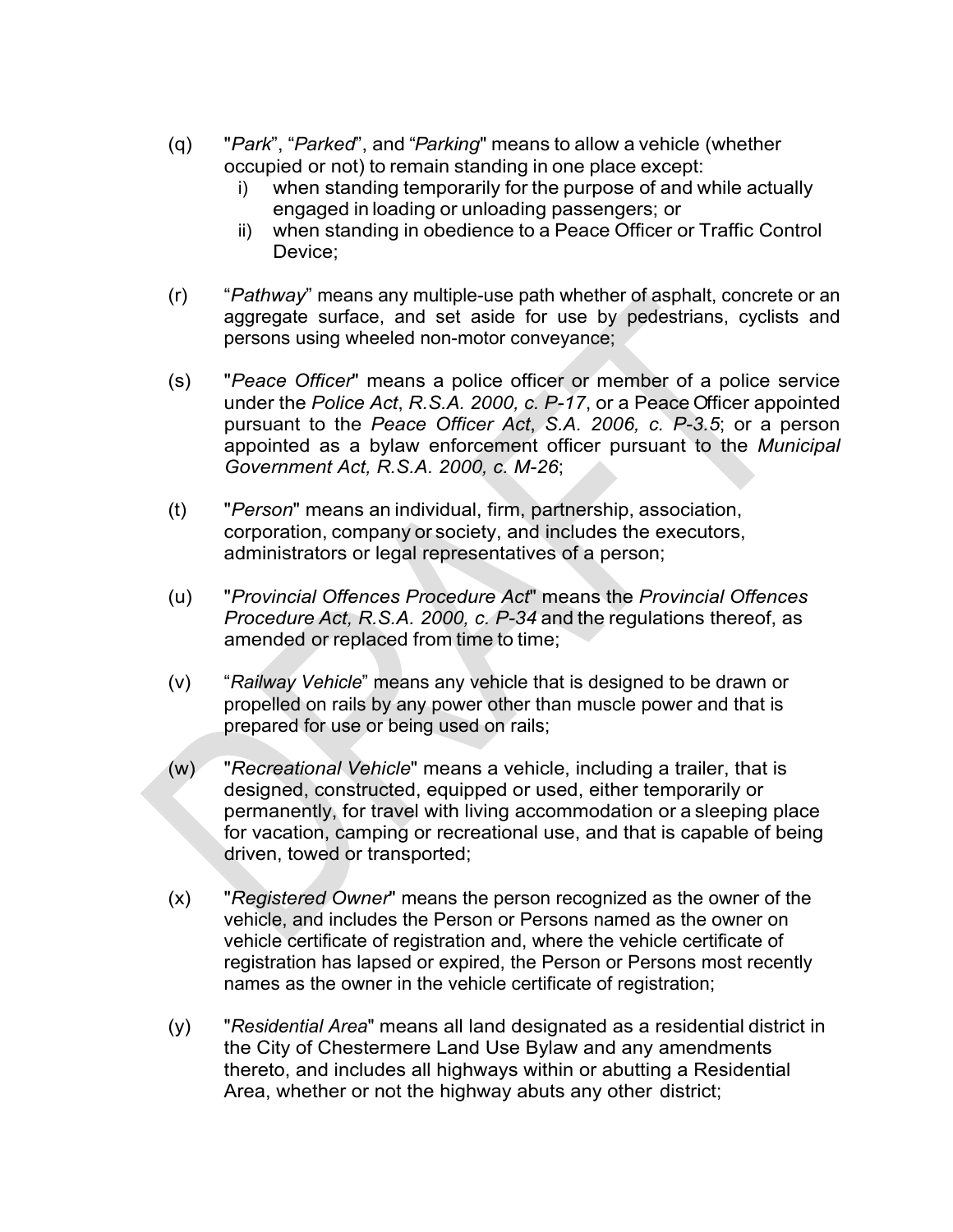- (z) "*Safety Mark"* means a Dangerous Good mark or a compliance mark, or both, as the case may be, under the Act;
- (aa) "*Safety Standards*" has the same meaning as under the Act;
- (bb) "*Shipping Record*" has the same meaning as under the Act;
- (cc) "*Standardized Means of Containment*" means a Means of Containment for which there is a Safety Standard;
- (dd) "*Stop*" or "*Stopping*" means:
	- when required, a complete cessation of vehicular movement; and
	- ii) when prohibited, any halting, even momentarily, of a vehicle whether occupied or not except when necessary to avoid conflict with other traffic or in compliance with the directions of a Peace Officer or a Traffic Control Device;
- (ee) "*Taxi*" means a vehicle for hire for which a valid taxi license or accessible taxi license has been issued by a municipal body;
- (ff) "*TDG Act and Regulation*" means the *Transportation of Dangerous Good Act, S.C. 1992, c. 34* and the *Transportation of Dangerous Goods Regulation SOR/2001-286* thereunder;
- (gg) "*Traffic Control Device*" means any sign, signal, marking, or device placed, arched or erected under the authority of the *Traffic Safety Act, R.S.A. 2000, c. T-6* for the purpose of regulating, warning, or guiding traffic;
- (hh) "*Trailer*" means a vehicle so designed that it may be attached to or drawn by a motor vehicle and intended to transfer property or Persons and includes any Trailer that is designed, constructed and equipped as a dwelling place, living abode or sleeping place, either permanently or temporarily, but does not include machinery or equipment used in the construction or maintenance of highways;
- (ii) "*Violation Tag*" means a tag or similar document issued by the City pursuant to the *Provincial Offences Procedure Act.*

# **3. Application**

(1) Nothing in this Bylaw relieves a Person from complying with any provision of any federal or provincial law or regulation, other Bylaw or any requirement of any lawful permit, order, or license.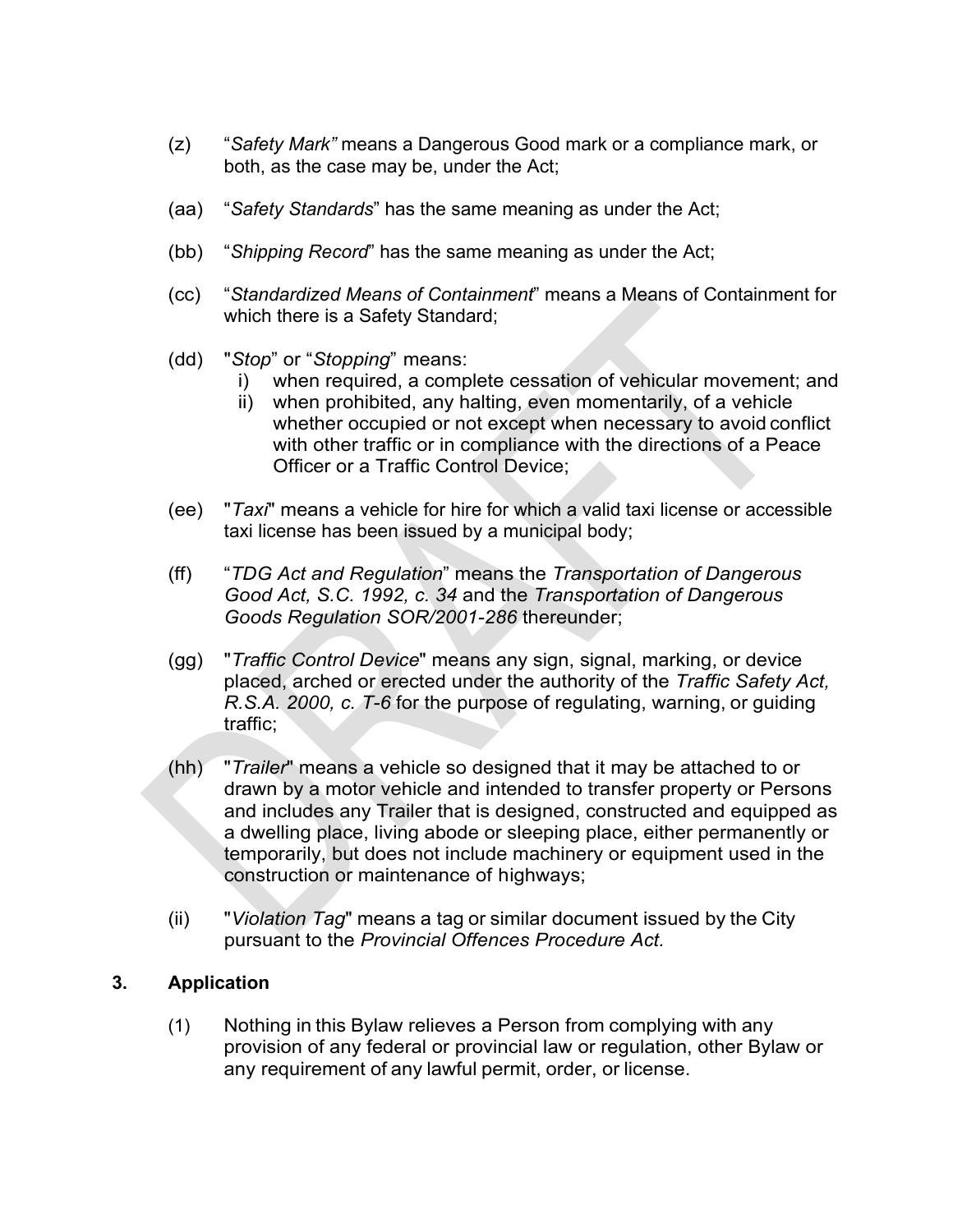- (2) Any heading, sub-headings, or tables of contents in this Bylaw are included for guidance purposes and convenience only, and shall not form part of this Bylaw.
- (3) Where this Bylaw refers to another Act, Bylaw, regulation or agency, it includes reference to any Act, bylaw, regulation or agency that may be substituted therefore.
- (4) All the schedules attached to this Bylaw shall form a part of this Bylaw.
- (5) This Bylaw is gender-neutral and, accordingly, any reference to one gender includes the other.

# **4. Speed Limits – General**

(1) No driver of a vehicle shall drive a vehicle within the City of Chestermere at a speed in excess of forty (40) kilometers per hour unless otherwise posted.

### **5. Speed Limits – School and Playground Zones**

(1) Pursuant to Section 107(5) of the *Traffic Safety Act*, no Person shall drive a vehicle at a speed in excess of thirty (30) kilometers per hour in a playground zone, between the hours of 7:30 a.m. and 9:00 p.m. every day of the week

# **6. Traffic Control Device**

- (1) The Director of Community Operations is authorized to prescribe where the Traffic Control Devices are to be located, including Traffic Control Devices restricting the speed of vehicles.
- (2) No driver of a vehicle shall disobey any Traffic Control Device.

# **7. Parking and Storage**

(1) No driver or Registered Owner of a vehicle shall Park or store a vehicle or permit a vehicle to be Parked or stored upon a highway for more than seventy-two (72) hours consecutively at one location.

# **8. Obstruction of Highways**

- (1) No driver of a vehicle shall park or stop a vehicle or permit a vehicle to be parked or stopped upon any highway in such a manner to block, obstruct, impede, or hinder
	- (a) pedestrian or vehicle traffic on the highway;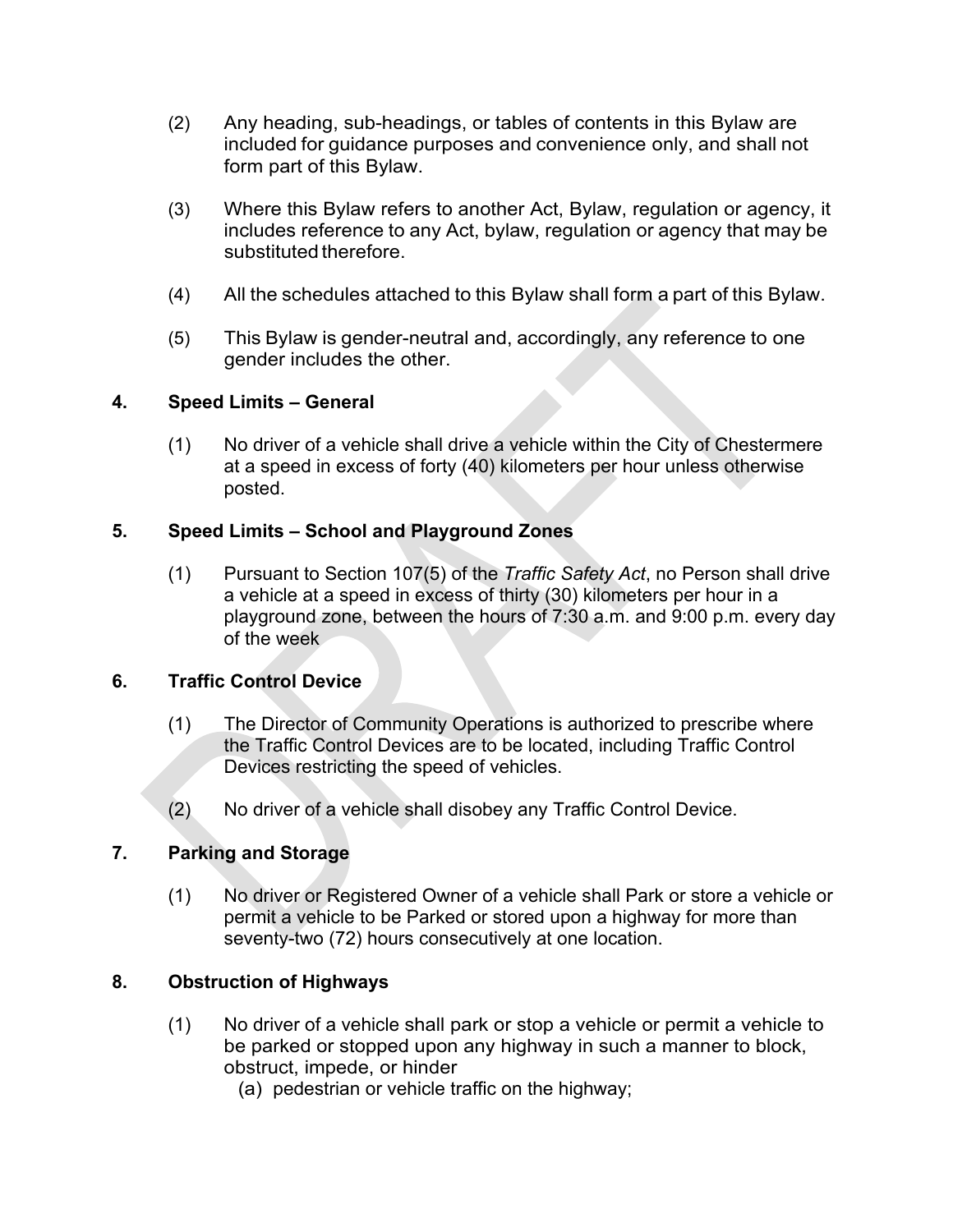- (b) vehicle entry or exit to a building, including a driveway;
- (c) access to a public utility; or
- (d) the approach to any fire station, police station, hospital, medical facility, or other location where emergency vehicles require regular access, unless the driver possess a valid Parade or Procession permit issued pursuant to this Bylaw.
- (2) Notwithstanding Section 8(a), where the obstruction caused by a vehicle is unavoidable due to mechanical failure, that Person will not be in breach of Section 8(a) provided the Person:
	- (a) promptly takes measures to remove such vehicle from the highway; and
	- (b) does not leave the vehicle unattended if the vehicle has been placed on a jack or jacks.
- (3) Subject to Section 8(2), no Person shall make or place an obstruction of any kind or permit any obstruction to be made or placed in, upon or above any highway unless authority or permission has been granted in writing by the Director of Community Operations, or if the obstruction is equipment that is being used by Municipal Emergency Services, for the purposes of protecting life and property.
- (4) No Registered Owner or driver of a vehicle shall cause, permit, or allow a vehicle, machinery, or equipment to track, release, deposit, or spill an excessive amount of material including mud, dirt, soil, salt, sand, rocks, gravel, other loose substances, or debris of any nature on to a highway or sidewalk so as to cause a nuisance or unclean condition.
- (5) Every Person who fails to obtain or to comply with the provisions of Section 8(3) or 8(4) shall be guilty of an offence and shall, in addition to any other penalty, cause the removal of the obstruction or the material within no later than twenty-four (24) hours of being notified to do so by the City. After the expiration of the twenty-four (24) hour period, the City may cause the removal or clean-up of the obstruction or material and such removal shall be at the expense of the Person causing, placing, or permitting the obstruction or tracking, release, deposit, or spill on the highway or sidewalk.
- (6) Notwithstanding Section 8(5), where an obstruction, tracking, release, deposit, or spill of any kind exists in, upon, or above any highway or sidewalk, and in the opinion of the Director of Community Operations, Fire Captain, or Peace Officer creates an unsafe condition, the City may immediately take such measures as are required for the protection of life or property and the cost of such measures shall be at the expense of the Person causing, placing, or permitting the obstruction or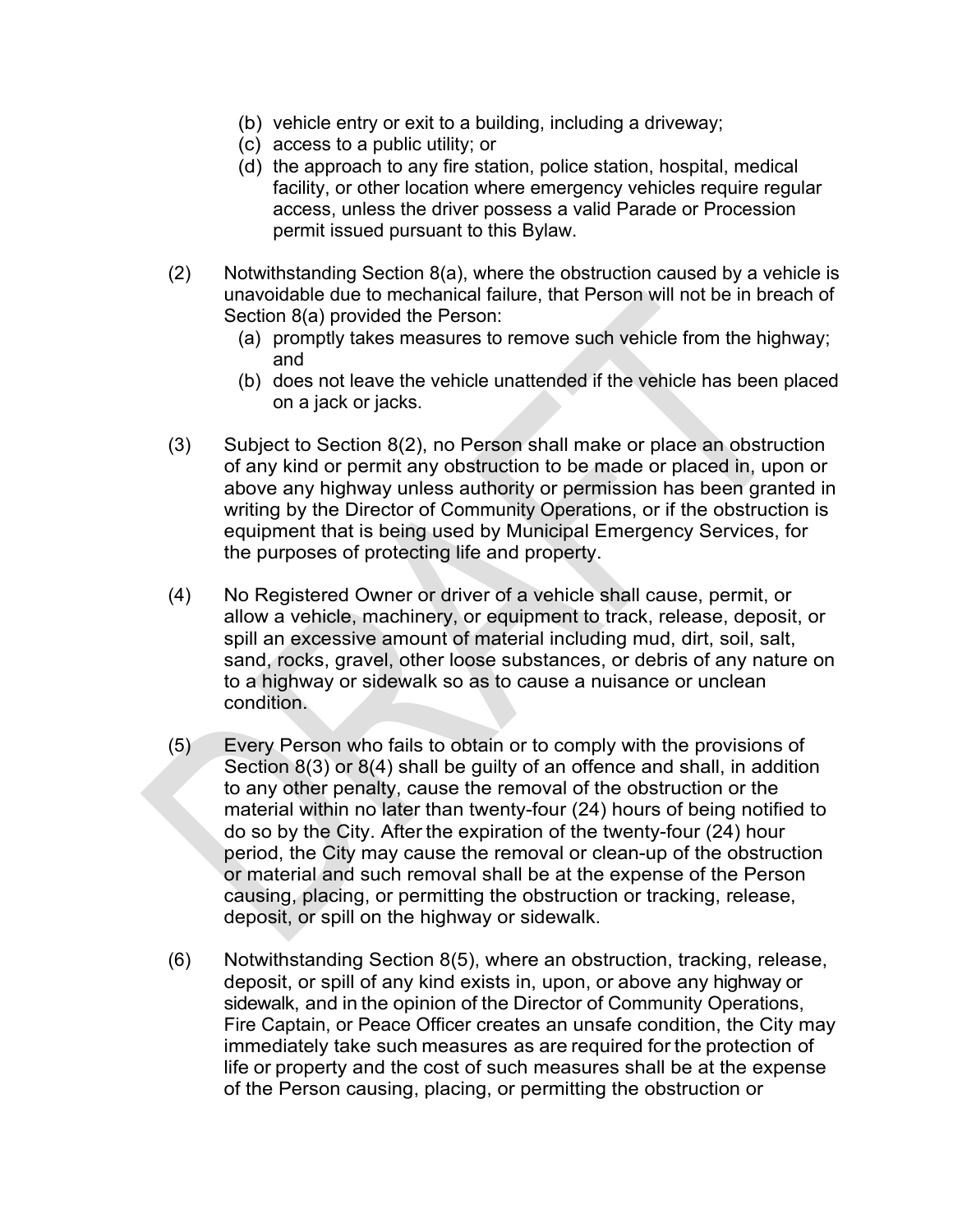tracking, release, deposit or spill on the highway or sidewalk.

- (7) The City assumes no responsibility for damage to either the property that is causing obstruction, or the property that is abutting the highway or sidewalk when work is being done pursuant to Section 8(5) or 8(6).
- (8) No owner of a property shall allow any landscaping, foliage or structure to impede or restrict visibility that impacts safety of users of a highway or Pathway.
- (9) No Person shall drive a vehicle over an unprotected hose or any other equipment that is being used by a fire department.

### **9. Temporary Repairs and Street Maintenance**

- (1) The Director of Community Operations may cause temporary Traffic Control Devices to be placed on or near a highway to indicate temporary traffic directions for the purpose of repairs, maintenance, ice/snow removal, or emergency. Such temporary Traffic Control Devices may include signs stating "Closed", "No Parking", "Emergency Repairs, no parking", or "Snow Removal, no parking". Such temporary Traffic Control Devices shall take precedence over all other Traffic Control Devices. A Person shall obey the instructions of the temporary Traffic Control Devices while they are in place.
- (2) No driver of a vehicle shall Park a vehicle or permit a vehicle to be Parked on a highway from the time a sign or signs referred to in Section 9(1) have been placed, and until such sign or signs have been removed.
- (3) Where the vehicle was Parked prior to the placement of the signs referred to in Section 9(1), no driver of a vehicle shall leave that vehicle Parked or permit that vehicle to remain Parked on the highway after the expiration of twenty-four (24) hours from the time the sign or signs were placed, and until such sign or signs have been removed.

# **10. Tracked Vehicles**

- (1) Unless permission to do so has been granted by the Director of Community Operations, no Person shall operate or permit to be operated on a highway:
	- (a) a vehicle having metal spikes, logs or cleats or bands projecting from the surface or the wheel or tire of such vehicle; or
	- (b) a vehicle having skids or not using triple ground or flat surface tracks.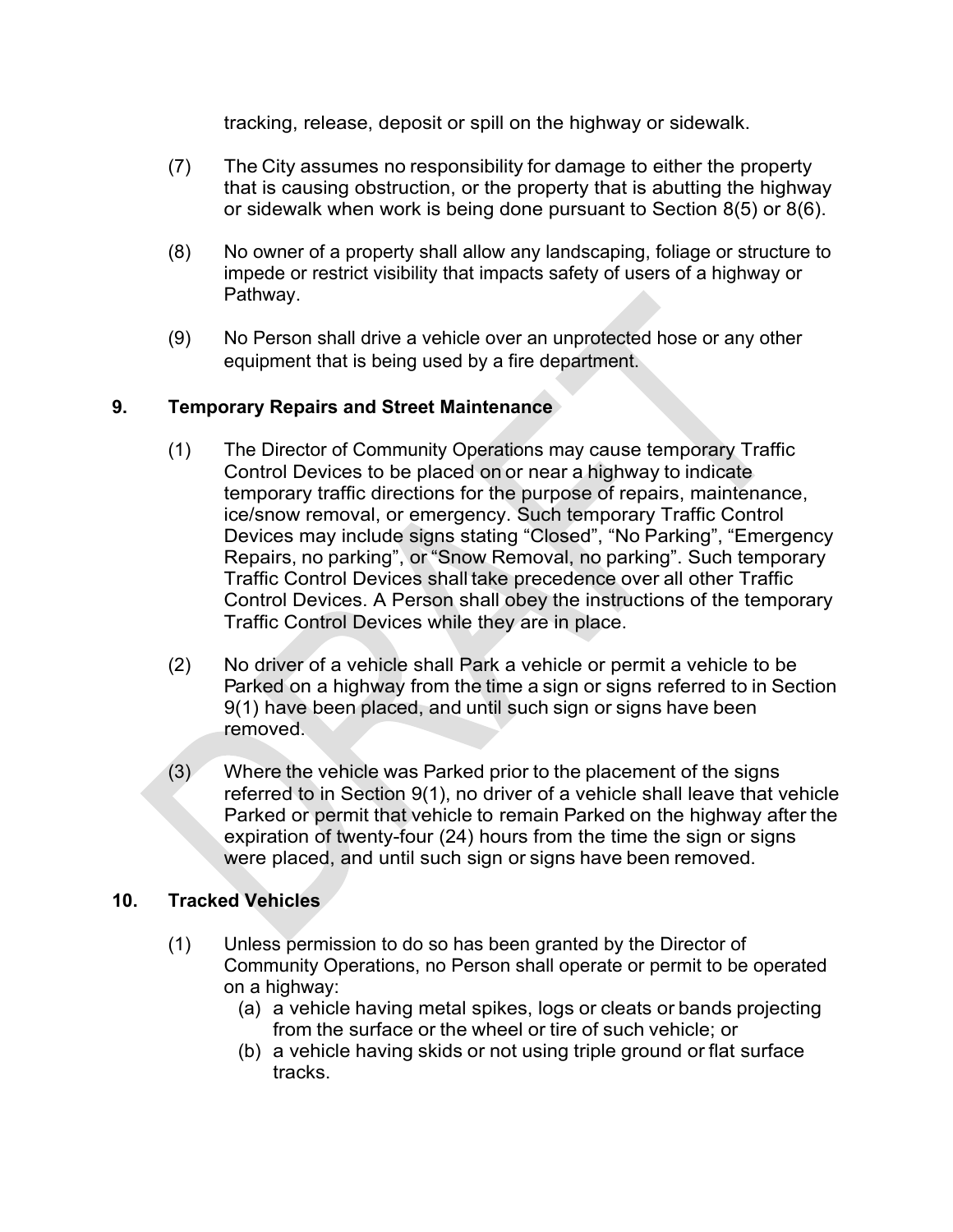### **11. Rights and Duties of Pedestrians**

- (1) No pedestrian shall cross, or attempt to cross, from one side of any highway to another side, at any point other than an intersection or crosswalk.
- (2) For the purposes of Section 11(1) above, highway shall not include a Lane.
- (3) No Person shall cross the Highway at an intersection if a sign or red light prohibits such crossing.
- (4) No pedestrian shall stand in a group of three (3) or more pedestrians so near to each other or on any highway so as to obstruct the entrance to any building or to obstruct or prevent other persons from using such highway and forthwith after the request has been made by a Peace Officer to do so, shall disburse and move away.
- (5) No pedestrian shall so conduct himself or otherwise position himself on a highway in such manner as to obstruct or hinder vehicular or pedestrian traffic or as to inconvenience or distract any other Person upon the Highway.
- (6) Nothing in Section 11(4) and 11(5) shall be construed as prohibiting the assembly of Persons for the purpose of participating in or watching a Parade or Procession duly authorized by the CAO.
- (7) No Person shall hitchhike or otherwise stand on a highway for the purpose of soliciting a ride from the operator of any vehicle.

# **12. Horse-Drawn Vehicles, Horses, and Cyclists**

- (1) The driver or other Person in charge of any horse drawn vehicle on a highway shall remain up on such vehicle while it is in motion, or shall walk beside the horse drawing such vehicle.
- (2) No Person shall ride a horse or other animal on a highway except:
	- (a) in a Parade or Procession duly authorized by the CAO; or
		- (b) while being used by a Peace Officer.
- (3) No Person shall ride a bicycle, e-bicycle, scooter, e-scooter, roller skate, in-line skate, skateboard, longboard, or other similar vehicle upon a sidewalk at any rate of speed that is reckless or unreasonable having regard to the nature, condition, and use of the sidewalk and the amount and kind of pedestrian (and animal) traffic that is or might reasonably be expected to be on the sidewalk.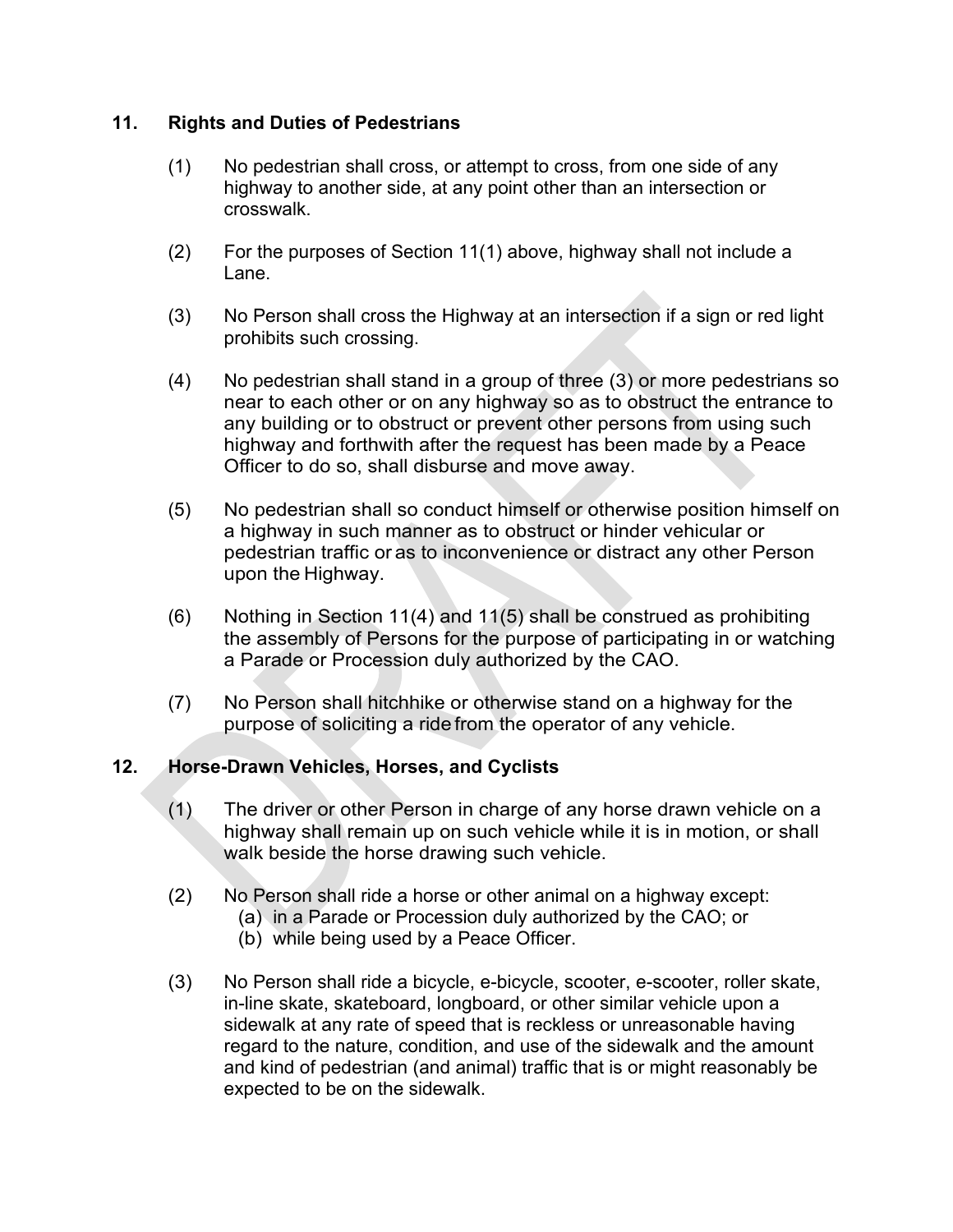- (4) Notwithstanding Section 12(3), no Person shall ride a bicycle, e-bicycle, scooter, e-scooter, roller skate, in-line skate, skateboard, longboard, or other similar vehicle upon a sidewalk, regional or local pathway at a rate of speed above fifteen (15) kilometers per hour unless otherwise posted.
- (5) Every Person riding a bicycle, e-bicycle, scooter, e-scooter, roller skate, in-line skate, skateboard, longboard, or other similar vehicle upon a sidewalk shall:
	- (a) yield the right of way to the pedestrians and their animal(s), provided the animal(s) are secured on a leash and capable of being controlled;
	- (b) when passing a pedestrian or other Person on the sidewalk, use care and control required to ensure the safety of a pedestrian or other Person;
	- (c) stay at a reasonable distance from other Persons and properly restrained animal(s) using a sidewalk or Pathway; and
	- (d) give an audible signal prior to overtaking a pedestrian or other Person on the sidewalk, which signal shall be produced a reasonable time prior to overtaking, by voice, bell, or other warning device which is audible to the pedestrian.
- (6) No Person shall ride a bicycle, e-bicycle, scooter, e-scooter, roller skate, in-line skate, skateboard, longboard, or other similar vehicle on any property if prohibited from doing so by a Traffic Control Device.
- (7) No Person shall ride a bicycle, e-bicycle, scooter, e-scooter, roller skate, in-line skate, skateboard, longboard, or other similar vehicle on private property without the expressed prior written consent of the property owner.
- (8) Notwithstanding any penalties specified, any Person who operates a bicycle, e-bicycle, scooter, e-scooter, roller skate, in-line skate, skateboard, longboard, or other similar vehicle in contravention of any of the provisions of this Bylaw or any other Bylaw of the City, or any applicable provincial legislation, may have said bicycle, e-bicycle, scooter, e-scooter, roller skate, in-line skate, skateboard, longboard, or other similar vehicle impounded by and at the discretion of any Peace Officer for a period not exceeding sixty (60) days).
- (9) Every Person under the age of eighteen (18), who while riding a bicycle, e-bicycle, scooter, e-scooter, roller skate, in-line skate, skateboard, longboard, or other similar vehicle shall wear a Canadian Standard Association (CSA) approved helmet.
- (10) An adult person who accompanies a person under the age of eighteen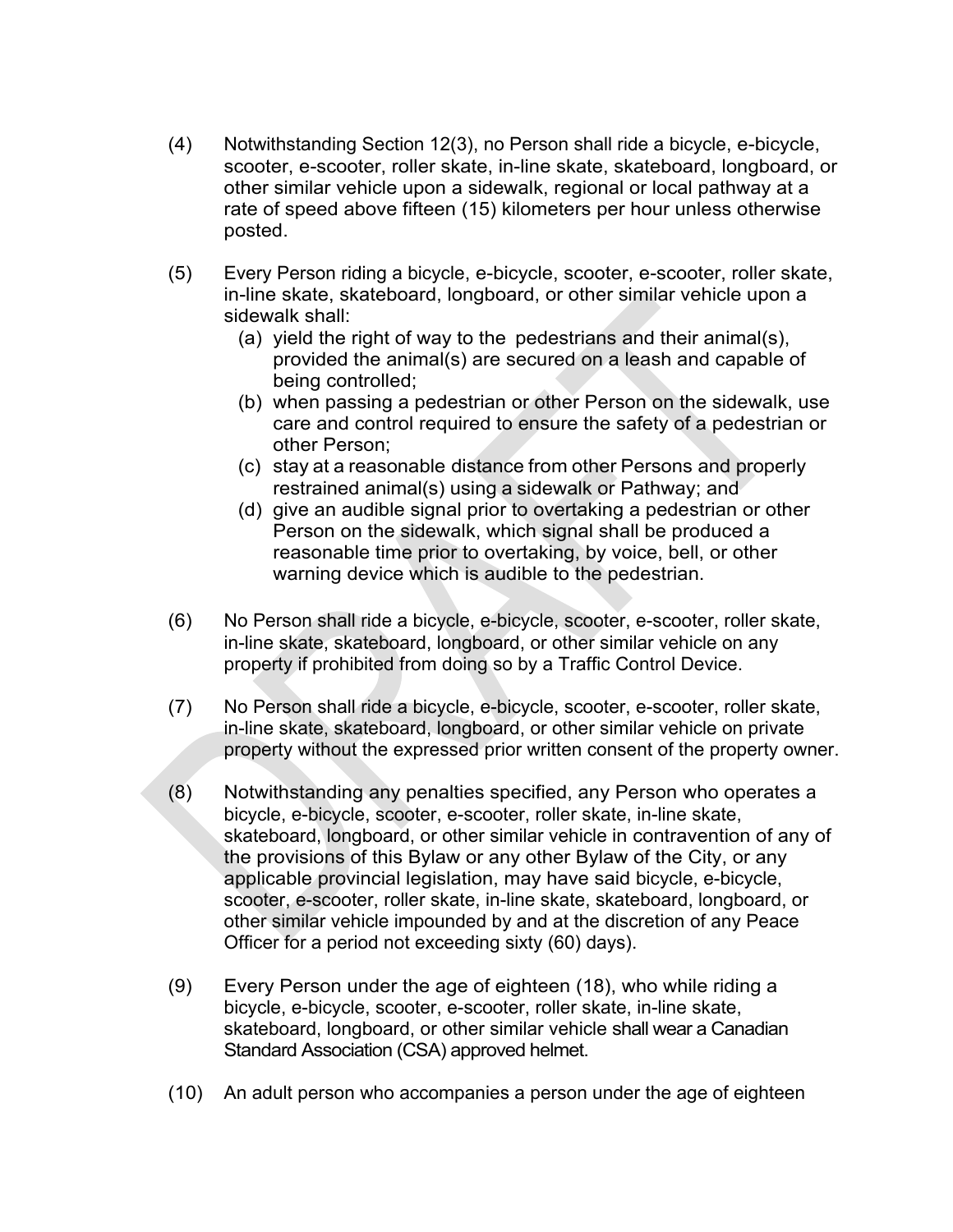(18) years, who is riding a bicycle, e-bicycle, scooter, e-scooter, roller skate, in-line skate, skateboard, longboard, or other similar vehicle, shall ensure that the person under the age of eighteen (18) years wear a CSA approved helmet.

### **13. Parking in Lanes**

- (1) No driver of a vehicle shall Park a vehicle or permit a vehicle to be Parked in a Lane unless
	- (a) a Traffic Control Device otherwise permits such Parking; or
	- (b) the vehicle is in the process of loading or unloading of goods or passengers, provided that the vehicle's hazard warning lights are alight.
- (2) Notwithstanding Section 13(1), no driver of a vehicle while loading or unloading passengers or goods shall Park a vehicle or permit a vehicle to be Parked in such a manner that may obstruct the passage of other vehicles in the Lane.

### **14. Parking/Stopping**

- (1) No driver of a vehicle shall Stop or Park a vehicle in any location identified by a Traffic Control Device or otherwise as a zone where Stopping or Parking is prohibited.
- (2) No driver of a vehicle shall Stop or Park a vehicle in any bus stop properly marked by a Traffic Control Device or sign.
- (3) No driver of a vehicle shall Stop or Park a vehicle in the entrance to any fire hall, police station, hospital, medical facility, or location where emergency vehicles require regular access.
- (4) No driver of a vehicle shall Park a vehicle in any alley, except in the following circumstances:
	- (a) the loading or unloading of goods from a commercial vehicle for a period not exceeding forty-five (45) minutes; or
	- (b) the loading or unloading of goods or passengers from the vehicle other than a commercial vehicle for a period not exceeding five (5) minutes provided that the vehicle is not Parked in a manner which obstructs or prevents other vehicles from passing along the alley, in which case the owner of the vehicle so Parked shall be guilty of an offence.
- (5) No driver of a vehicle shall Park a Heavy Truck in a Residential Area at any time.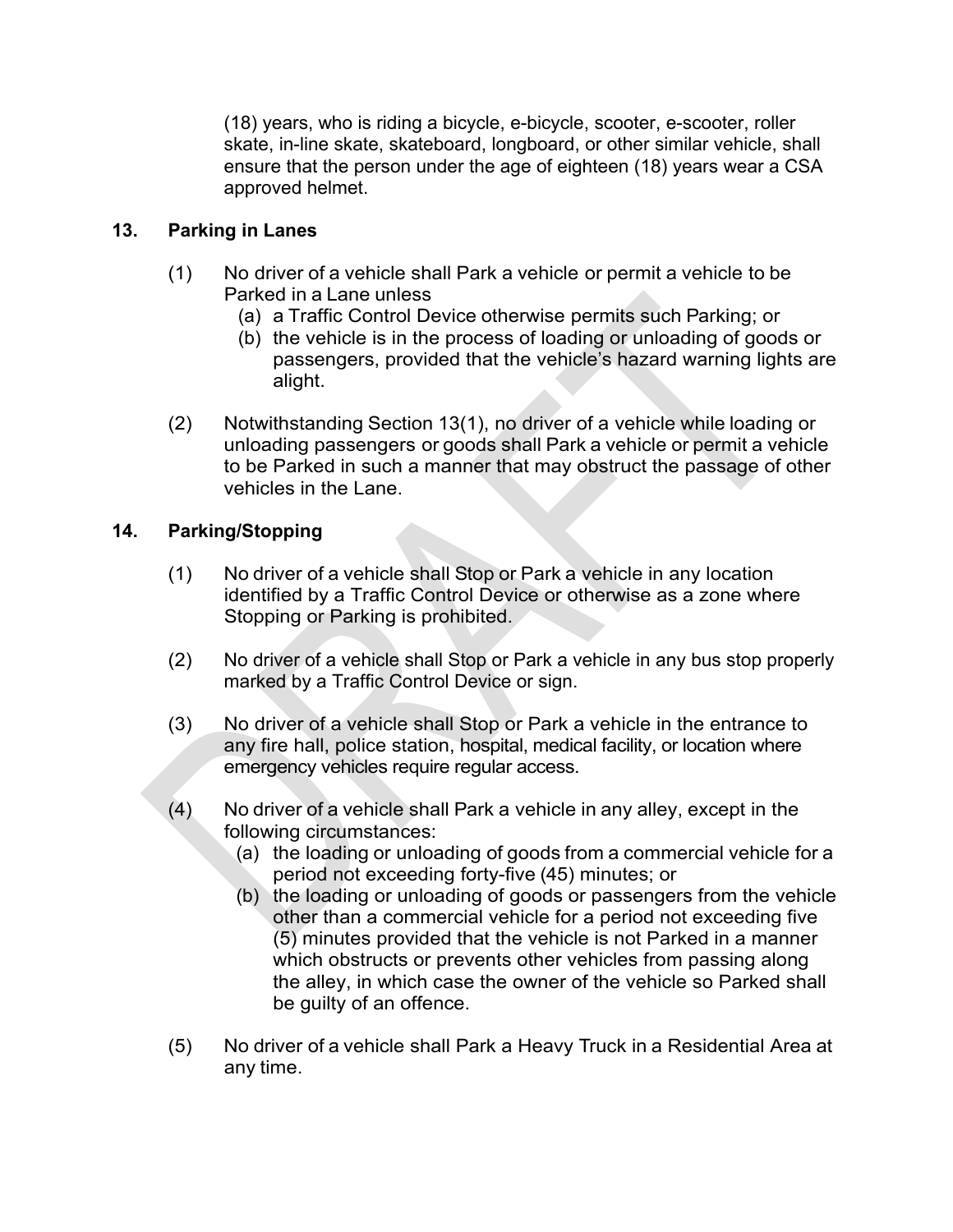- (6) No driver of a motor vehicle shall Park a Truck on any highway within the City unless such parking is authorized by a Traffic Control Device.
- (7) A vehicle shall not be parked on a highway in any location identified as being for the use of a particular Class of vehicle unless the vehicle is within that particular Class. For the purpose of this Section, particular Classes of vehicles may include, but are not limited to:
	- (a) Small cars;
	- (b) Police or emergency vehicles;
	- (c) Tour line buses;
	- (d) Funeral cars;
	- (e) School buses;
	- (f) Taxis;
	- (g) Motorcycles;
	- (h) Vending units;
	- (i) Electric vehicles;
	- (j) Federal, provincial, or municipal government vehicles, including Department of National Defence vehicles.
- (8) No driver of a vehicle shall Stop or Park a vehicle which is not a Taxi in either a marked Taxi stand allocated to a Taxi company or in any areas designated as Taxi Parking only by a Traffic Control Device.
- (9) No driver of a vehicle shall Park a vehicle that is leaking any fluid or substance, including engine or transmission fluids, on the highway.
- (10) Unless permitted by a Traffic Control Device, a driver of a vehicle shall not Park a vehicle in the following areas:
	- (a) on a sidewalk or walking path;
	- (b) on a boulevard;
	- (c) on a crosswalk or any part of a crosswalk;
	- (d) within an intersection;
	- (e) within five (5) meters of the approach to any stop sign, yield sign, or crosswalk;
	- (f) within five (5) meters of any fire hydrant, or when the fire hydrant is not located at the curb, within five (5) meters of the point on the curb nearest the fire hydrant;
	- (g) within 1.5 meters of an access to a garage, private road, alley way or driveway, or a vehicle crossway over a sidewalk;
	- (h) within five (5) meters of any speed control sign;
	- (i) when parallel parking on a highway,
		- (i) with the right hand wheels of the vehicle more than fifty (50) centimeters from the right hand curb or edge of the Roadway; or
		- (ii) with the vehicle facing against the direction of travel authorized for that side of the Highway.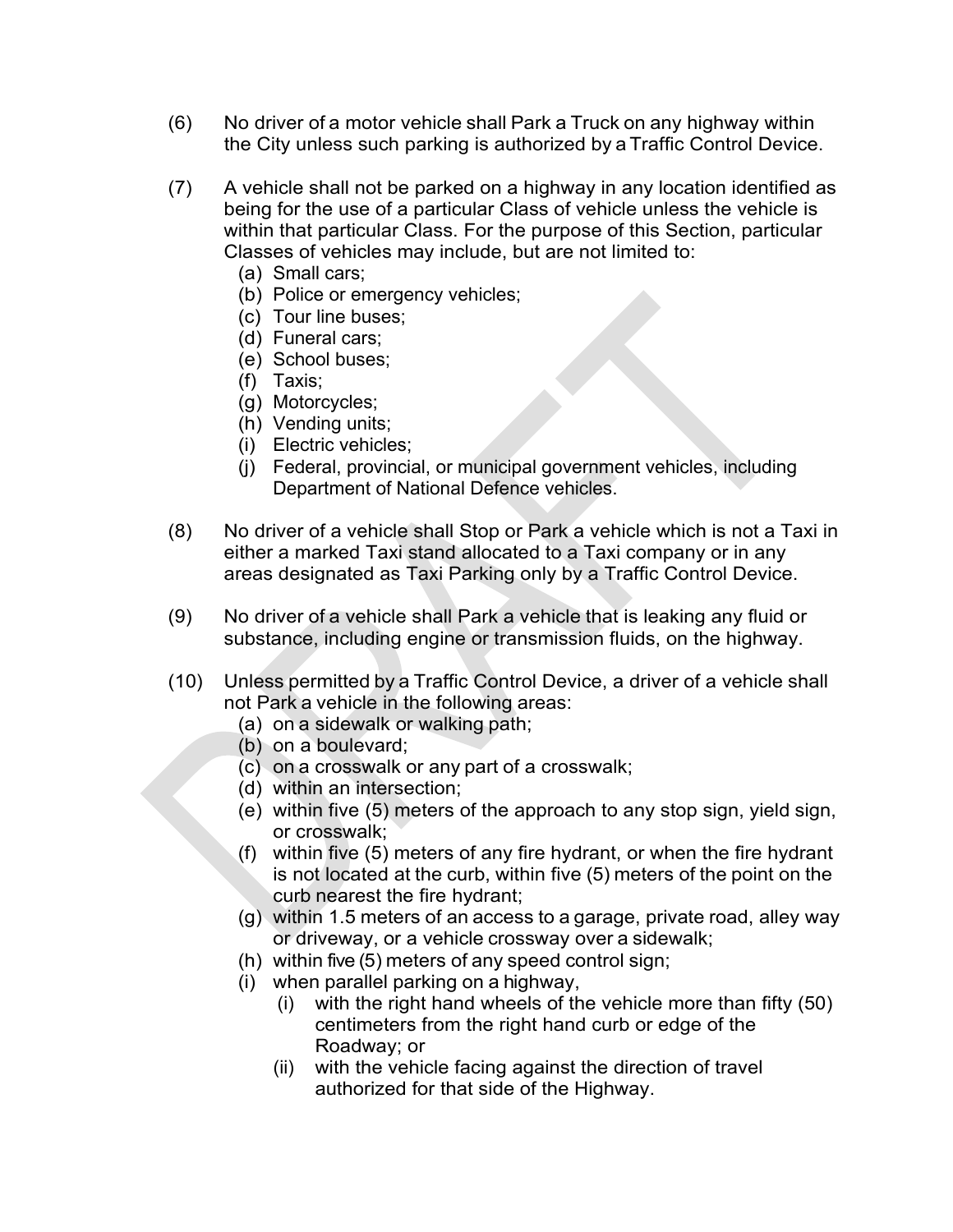- (11) No Person shall leave a vehicle unattended on a Highway if the vehicle has been placed on a jack or a similar device and:
	- (a) one or more wheels have been removed from the vehicle; or
	- (b) part of the vehicle israised.
- (12) No driver of a vehicle shall Stop or Park a vehicle in an area designated by signs as a fire Lane.
- (13) Section 14(9)(b) does not apply to the boulevard directly adjacent to odd numbered addresses on East Chestermere Drive, and even numbered addresses on West Chestermere Drive when parking on this boulevard has been permitted by the CAO.

(016-13)

(14) No Person, except in the case of a breakdown or other emergency not allowing the vehicle to be moved, shall stand or park a vehicle on a Highway for the purpose of servicing or repairing the vehicle.

### **15. Idling**

- (1) A Person shall not cause, permit, or allow a vehicle to idle for more than five (5) minutes total in any continuous thirty (30) minute period on any highway or at any location closer than ten (10) meters to a place designated as an educational institution, recreation centre, or medical facility.
- (2) Section 15(1) does not apply to:
	- (a) vehicle when the outdoor temperature is less than zero degrees Celsius (<0°C) and only to allow safe vehicle operation and maintain clear windows;
	- (b) vehicles in which the engine is used to operate auxiliary equipment or machinery that is essential to the basic function of the vehicle and/or vehicles containing equipment or machinery that must be operated inside or in association with the vehicle; or
	- (c) any emergency vehicle.

# **16. Trailers**

(1) No driver shall Park any Trailer, or permit any Trailer to be parked upon any highway unless the Trailer is attached to a vehicle by its primary mechanism of attachment, by which it may be propelled or drawn; when the Trailer is attached it shall be deemed to be part of the vehicle to which it is attached and shall be subject to the regulations pertaining to vehicles unless otherwise authorized by the Director of Community Operations.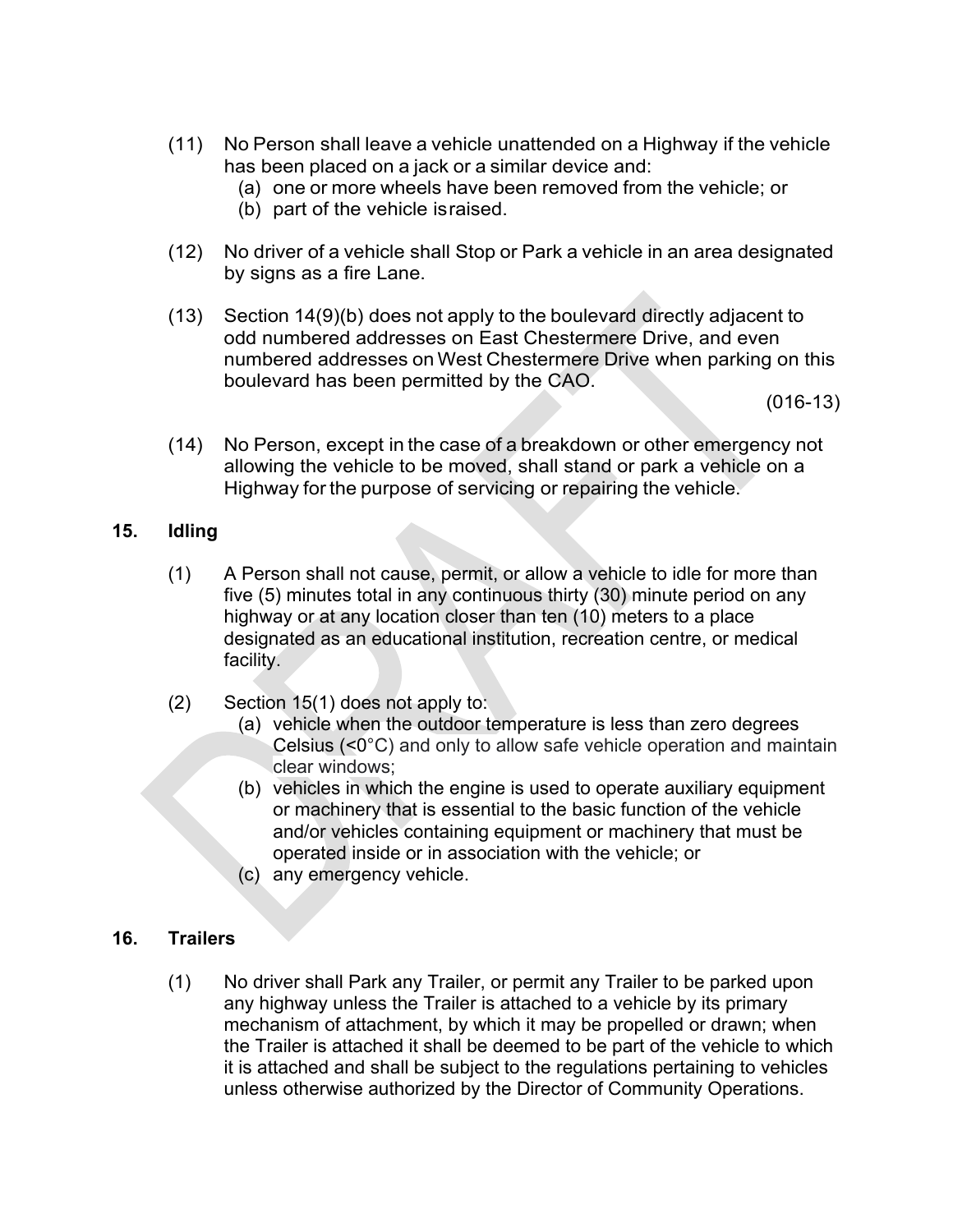- (2) No Person shall occupy or permit any other Person to occupy a Trailer Parked on a highway or upon property owned or controlled by the City unless the property has been designated by the City for use as a Trailer park or court, or the Director of Community Operations has given written approval for such occupation.
- (3) No driver shall Park or permit any Trailer to be parked in a manner which obstructs any sidewalk, highway, or Pathway unless authorized by the Director of Community Operations.

### **17. Recreational Vehicles**

- (1) An owner or driver of a recreational vehicle shall not Park the recreational vehicle on a highway unless it is parked in a location immediately adjoining the recreational vehicle owner's or operator's place of residence, as shown in the records of the Alberta Registries, Motor Vehicles.
- (2) Notwithstanding the foregoing, recreational vehicles shall not be parked on a highway between November 1 and April 30 of the following year.
- (3) A recreational vehicle Parked pursuant to Section 17(1):
	- (a) shall not be Parked for more than seventy-two (72) consecutive hours; and
	- (b) shall be removed to an off-highway location for at least forty-eighty (48) hours before it may be Parked again on the highway.
- (4) Notwithstanding anything else in this Section, an owner or operator of a recreational vehicle must not Park the recreational vehicle on any highway in such a manner as to constitute a hazard to pedestrians or other vehicles.

#### **18. Off-Highway Vehicles**

- (1) No Person, who is the owner or driver, shall operate or permit any other Person to operate an off-highway vehicle within the City, including on any portion of a:
	- (a) highway;
	- (b) recreation area;
	- (c) school ground or playground;
	- (d) open space or parkland;
	- (e) developed or landscaped areas; or
	- (f) private property without permission of the owner of such property.
- (2) Section 18(1) does not apply to off-highway vehicles being operated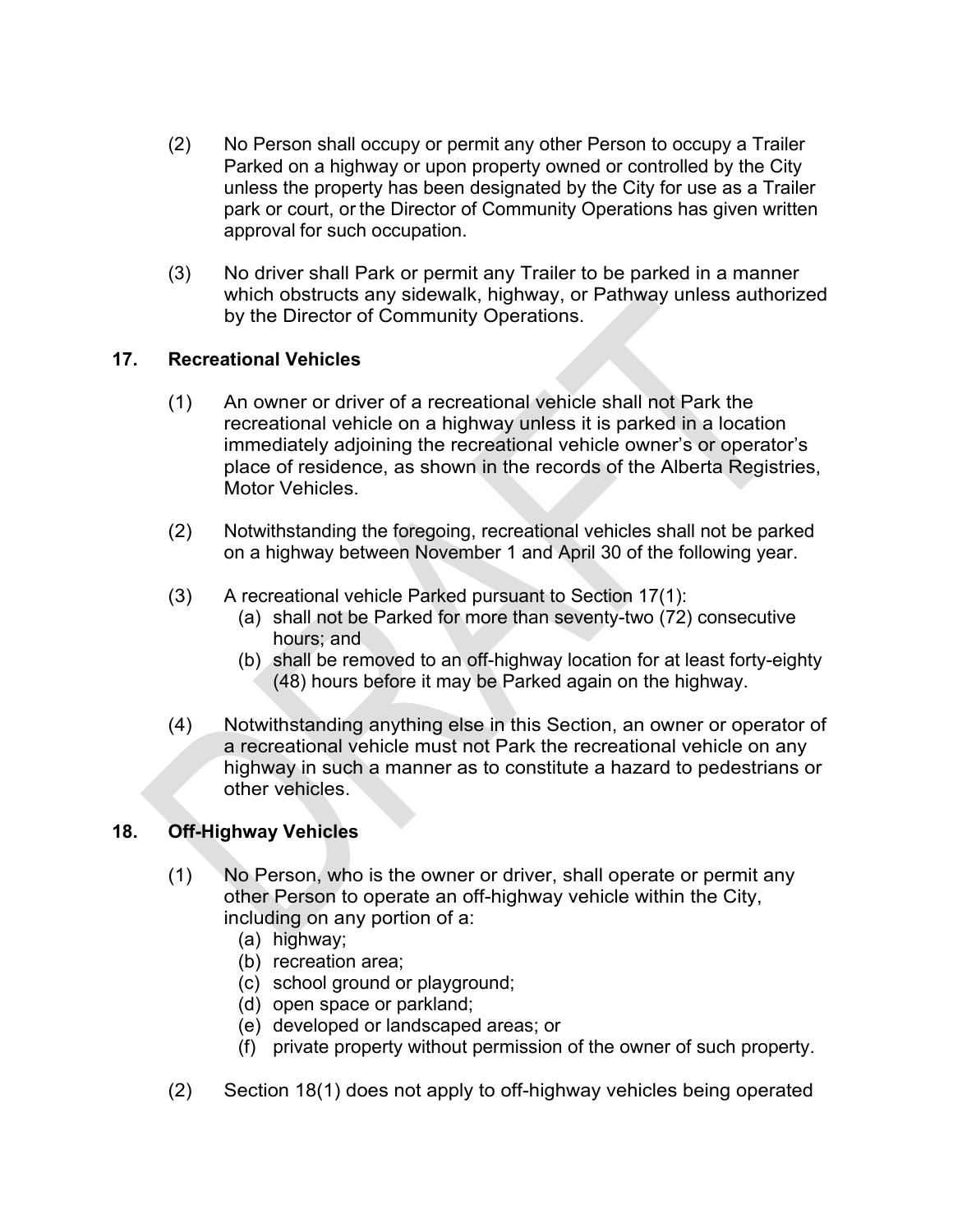on the lake surface or in the Parking area within the John Peake Park Boat Launch for the purpose of loading or unloading and accessing or exiting the lake surface.

- (3) The owner or operator of an off-highway vehicle being operated on the lake, or on adjacent City property, must ensure that the operator holds:
	- (a) valid insurance for that vehicle;
	- (b) valid certificate of registration for that vehicle; and
	- (c) valid license plate that is properly displayed on that vehicle.
- (4) A Peace Officer who, on reasonable and probably grounds, believes that an offence under this Section of the Bylaw has occurred may seize and detain any off-highway vehicle, in respect of which the offense was committed for a period of seven (7) days.
- (5) When seizure and detainment occur, the owner of the off-highway vehicle shall be responsible for all towing, storage, and any other associated fees.

#### **19. Special Classes of Vehicles**

- (1) No driver of a vehicle shall Park a vehicle on any highway within the City where the vehicle is over eight (8) meters in length other than in areas designated by a Traffic Control Device for such purposes.
- (2) No driver of a vehicle shall Park a vehicle on any highway within the City where the vehicle is over two (2) meters in width, other than in areas designated by a Traffic Control Device for such purposes.
- (3) The provisions of Section 19(1) and 19(2) do not apply to vehicles Parked for the purpose of loading or unloading goods or passengers to and from premises abutting the highway, for only such time as it is reasonably necessary and safe to load and unload the vehicle.
- (4) The provisions of Sections 19(1) and 19(2) do not apply to Recreational Vehicles Parked in accordance with Section 17 between May 1 and October 31.
- (5) With the exception of Highway 1, no driver of a vehicle shall apply or engage engine retarder brakes within the City.
- (6) No driver or owner of a vehicle shall permit or allow a vehicle to emit noise or exhaust gases in a manner considered to be excessive, unreasonable, or unnecessary.
- (7) No driver of a vehicle shall drive on a highway with any refuse, sand, gravel, rocks, earth, or other loose material contained in the box or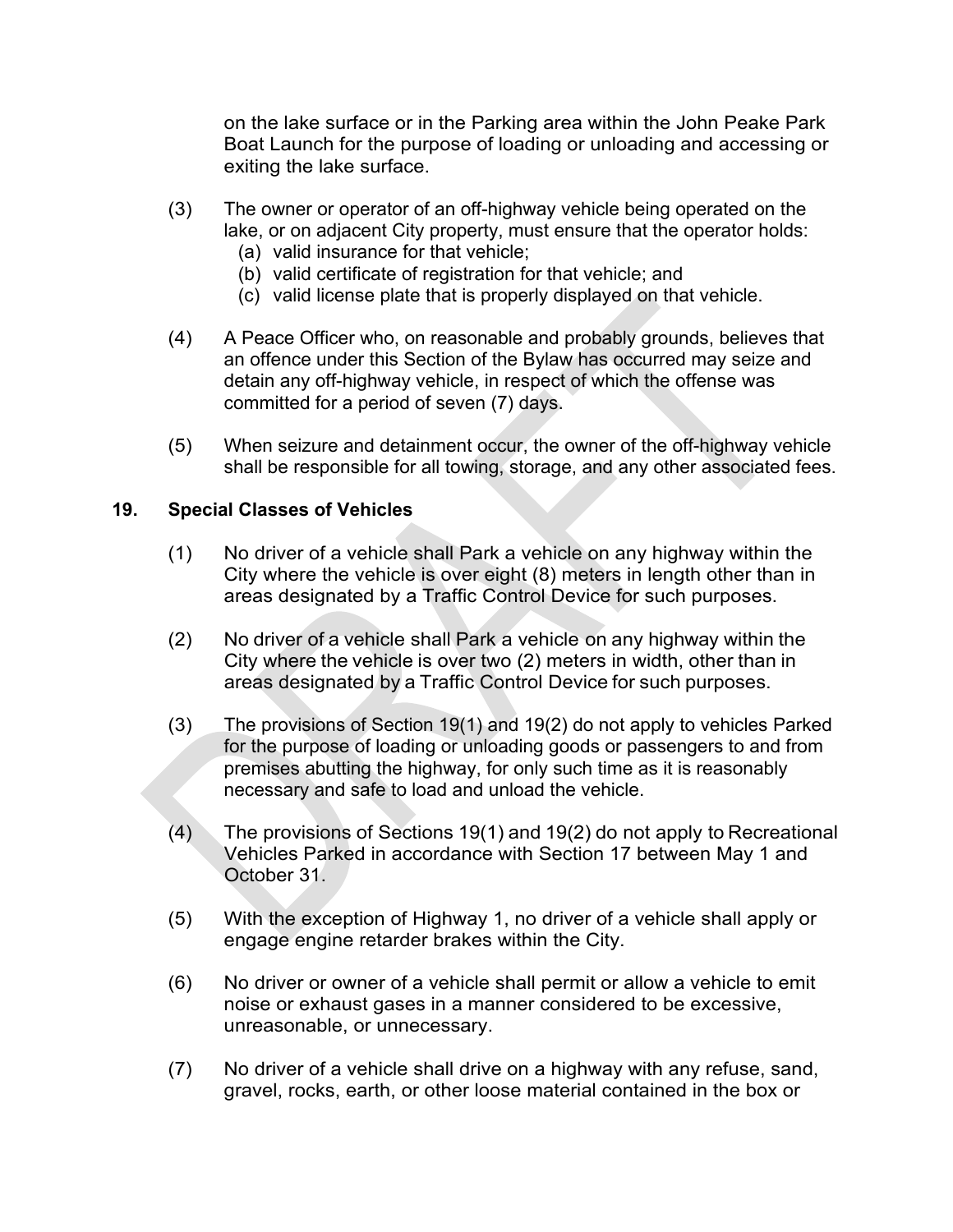body of the vehicle, a Trailer, or other exterior compartment, unless the box, body, Trailer, or exterior compartment is completely covered at all times and the compartment and load is securely by a tarpaulin or other appropriate covering.

- (8) No driver of a vehicle, with or without a Trailer, shall allow refuse, sand, gravel, rocks, earth, or other material, or any other goods or materials, to escape or be scattered upon a highway or upon land in the vicinity thereof.
- (9) No person shall drive a vehicle, with or without a trailer, on a highway with any irregular or oversize load contained in or on the vehicle, or protruding from the vehicle, or contained in or on a Trailer, if such load or part thereof could become dislodged from the vehicle or could otherwise endanger other vehicles or Persons.
- (10) In the event that any refuse, sand, gravel, rocks, earth, loose materials, or other load falls or is released onto a highway from a vehicle, the driver operating the vehicle shall take all reasonable steps to remove such materials from the highway, if the conditions are safe to do so, and notify the Director of Community Operations.

### **20. Disabled Parking**

- (1) The owner or driver of a vehicle not identified by a visible valid disabled placard or license plate issued or recognized by Alberta Registries shall not Stop, Park, or permit the Stopping or Parking of the vehicle in a Parking space designated as disabled parking.
- (2) Any designated disabled Parking space, regardless of location, may be used by any vehicle, on the condition that valid placard, as described in Section 20(1), is visible.

#### **21. Parking Permits**

- (1) Where a Traffic Control Device upon a highway restricts Parking thereon to residents, or a provision of this Bylaw restricts such Parking, no driver or owner of a vehicle shall Park or permit to be Parked the vehicle contrary to the Traffic Control Device or Bylaw provision unless such vehicle clearly displays on the front windshield or other approved location of such vehicle, a valid and subsisting permit authorized by the Director of Community Operations.
- (2) No driver or owner of a vehicle shall display upon a vehicle a permit purporting to exempt such vehicle from the provisions of Section 21(1) unless the Director of Community Operations authorizes such permit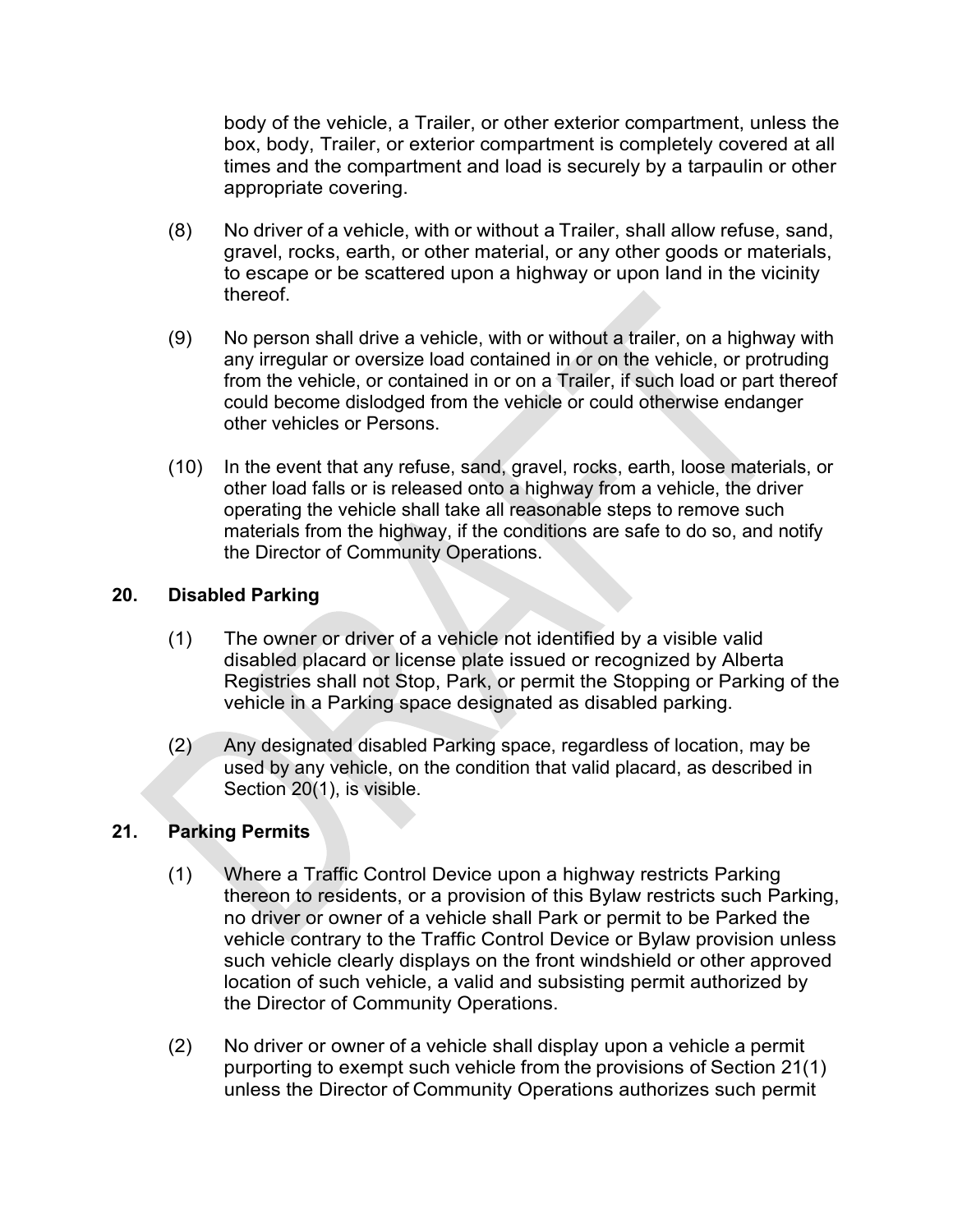- (3) Any person requesting the installation of the specialized Parking signage on public property shall make application to the Director of Community Operations, provided that:
	- (a) any Person requesting the installation of specialized signage is responsible for all costs incurred by the City in completing such a request. All payments must be received by the City prior to the commencement of the work being completed; and
	- (b) it is the responsibility of the Director of Community Operations to review the application, including the area, the signage requested, and effects such signage may have on adjacent Parking. The Director of Community Operations may then approve and direct all work associated to any requests for specialized signage.

### **22. Removal or Impoundment of Vehicles**

- (1) Any Peace Officer is authorized to remove or cause to be removed any vehicle orTrailer:
	- (a) Parked in contravention of a provision of this Bylaw; or
	- (b) where emergency conditions exist, making removal of the vehicle or Trailer necessary or desirable.
- (2) Any vehicle or Trailer removed pursuant to Section 22(1) may be removed to an impound lot where it shall remain impounded until claimed by the owner.
- (3) Unless the CAO agrees, no impounded vehicle or Trailer shall be released by the City to its owner until all removal and impounding fines, penalties, charges, and fees have been paid to the City and/or the towing/impound company acting on behalf of the City.
- (4) For greater certainty, all charges for removal and/or impounding shall be in addition to any fine or penalty in respect of any violations pursuant to this Bylaw.

#### **23. Parades and Processions**

- (1) No Person shall organize, conduct, march, join or participate in a Parade or Procession unless the CAO has issued a permit for such Parade or Procession.
- (2) Any Person wishing to organize or arrange a Parade or Procession shall submit an application for a Parade Permit to the CAO at least seventy-two (72) hours prior to the time of the proposed Parade or Procession. The application shall include the following information: (a) name and address of applicant and, if the applicant is an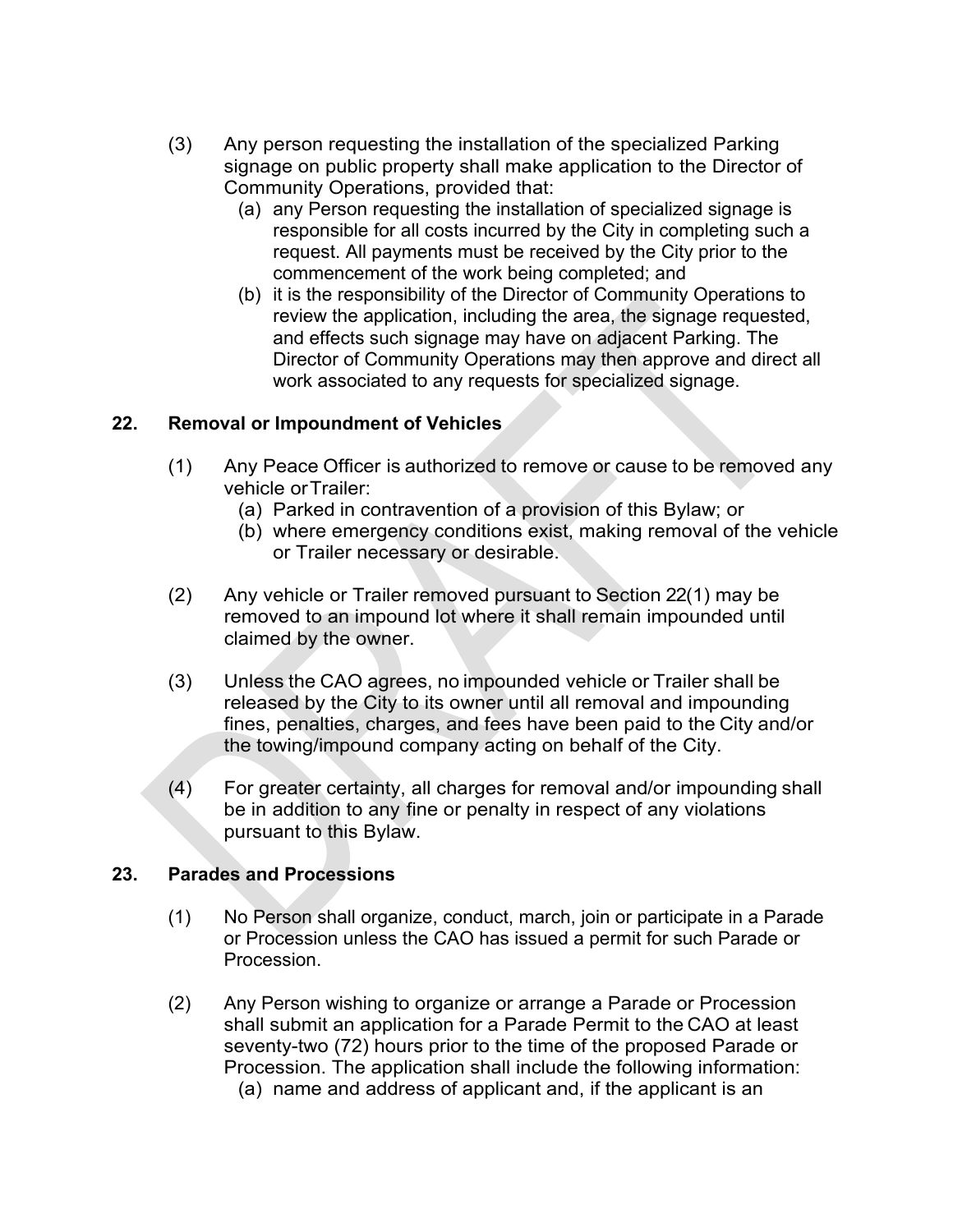organization, the names and addresses of the executives overseeing the organization;

- (b) nature and object of the Parade or Procession;
- (c) day, date, and hour of the Parade or Procession;
- (d) intended route of the Parade or Procession, including starting and stopping points and any organizing or gating areas;
- (e) approximate number of people who will take part; and
- (f) approximate size, number and nature of flags, banners, placards, flats, vehicles, animals, etc. participation in the Parade or Procession.
- (3) A fee established by the City is payable at the time of the application.
- (4) The CAO may:
	- (a) unconditionally approve the application;
	- (b) approve the application with conditions, such as specifying or modifying the route, the time the Parade or Procession may take place, and the types of vehicles, animals, displays, or any other elements allowed to take part; or
	- (c) refuse the application for a Parade or Procession Permit.
- (5) Where an application for a Parade or Procession Permit has been approved with conditions or refused, an applicant may appeal the CAO's decision within seven (7) days of the receipt of the CAO's decision to Council. Council who may uphold or repeal the CAO's decision.
- (6) No Parade or Procession shall obstruct the movement, use or operation of any fire apparatus, police vehicle, or emergency equipment or vehicles, or otherwise block or obstruct the approach to any fire station, police station, hospital, medical facility, or other place where emergency equipment or vehicles require regular access.
- $(7)$  No Person driving or riding any vehicle or riding a horse shall drive or ride through, nor shall any pedestrian walk through, the ranks of any military or funeral procession, nor through the ranks of any other authorized Parade or Procession, or in any way obstruct, impede, or interfere with the same.
- (8) Where a Parade or Procession Permit has been granted:
	- (a) notwithstanding the provisions elsewhere contained in this Bylaw, Persons may congregate on the sidewalks or a portion of a street designated for the purpose of viewing the Parade or Procession;
	- (b) the City may temporarily close, for all or some types of traffic, all or portions of the highway along or near the route set out in the Parade or Procession Permit for the anticipated time of the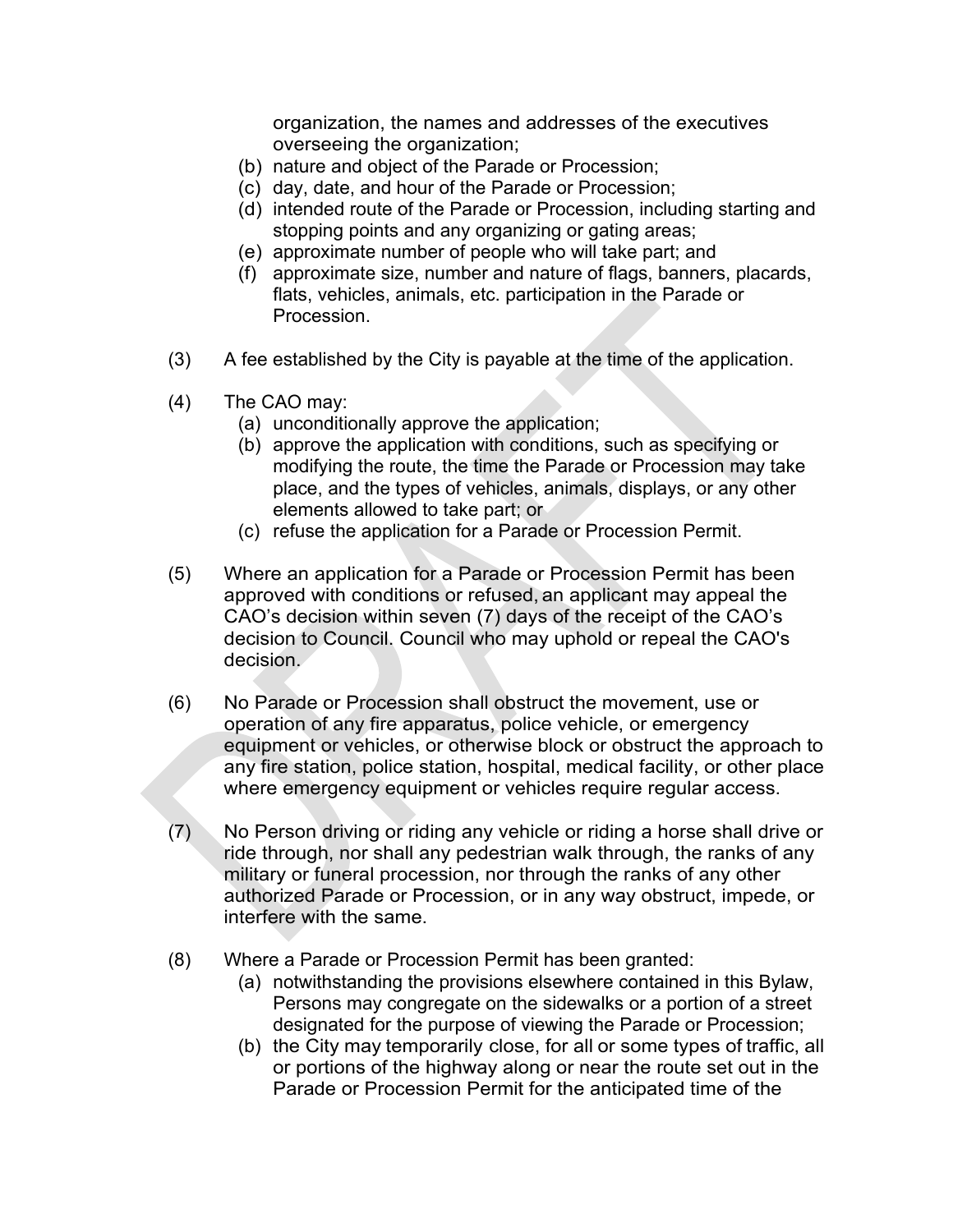Parade or Procession and for such additional time as necessary to clear the highway for normal traffic; and

- (c) the City may temporarily suspend Parking and Loading privileges on all or a portion of the highway on the route of the Parade or Procession.
- (9) Where a Parade or Procession Permit allows floats, vehicles, or animals to be placed in or on the route of a Parade or Procession, the Person or Persons organizing or sponsoring the Parade or Procession shall
	- (a) indemnify and save harmless the City from and against any and all claims for injury to any Person or Persons and damage to any real or personal property arising by reason of or in any way connected with the entry, placing, or operation of the float, vehicle, or animals in the Parade or Procession whether prior to, during, or after the Parade or Procession, and whether arising out of, or directly or indirectly caused by, any act, omission, or negligence of the City, its employees or agents; and
	- (b) if required as condition of a Parade or Procession Permit, obtain a policy of liability insurance in an amount specified by the City and that names the City as an additional insured and is primary insurance.
- (10) Notwithstanding Section 23(9) of this Bylaw, the driver or operator of a float, vehicle, or animal, and all Persons riding on a float, vehicle, or animal participating in the Parade or Procession shall ensure that:
	- (a) the float, vehicle, or animal, or any part thereof, shall not damage the highway, electric, or telephone poles or wires, street lights, cables or supports, traffic signal lights or signs, fire hydrants, or any other property of the City or a public utility in, upon, over, or beside a highway;
	- (b) the float, vehicle, or animal, or anything thereon or attached thereto shall not injure any Person or cause damage to any real or personal property; and
	- (c) no portion of the float, vehicle, or animal, and nothing erected, placed on or attached to the float, vehicle, or animal shall come in contact with any telephone wire or any wire charged with or carrying out electric current.

# **24. Weight Restriction**

(1) No Person shall operate a commercial vehicle on a highway under the direction, control, and management of the City other than in accordance with the weight limitations as specified in the *Traffic Safety Act* and regulations made under the authority of this Act.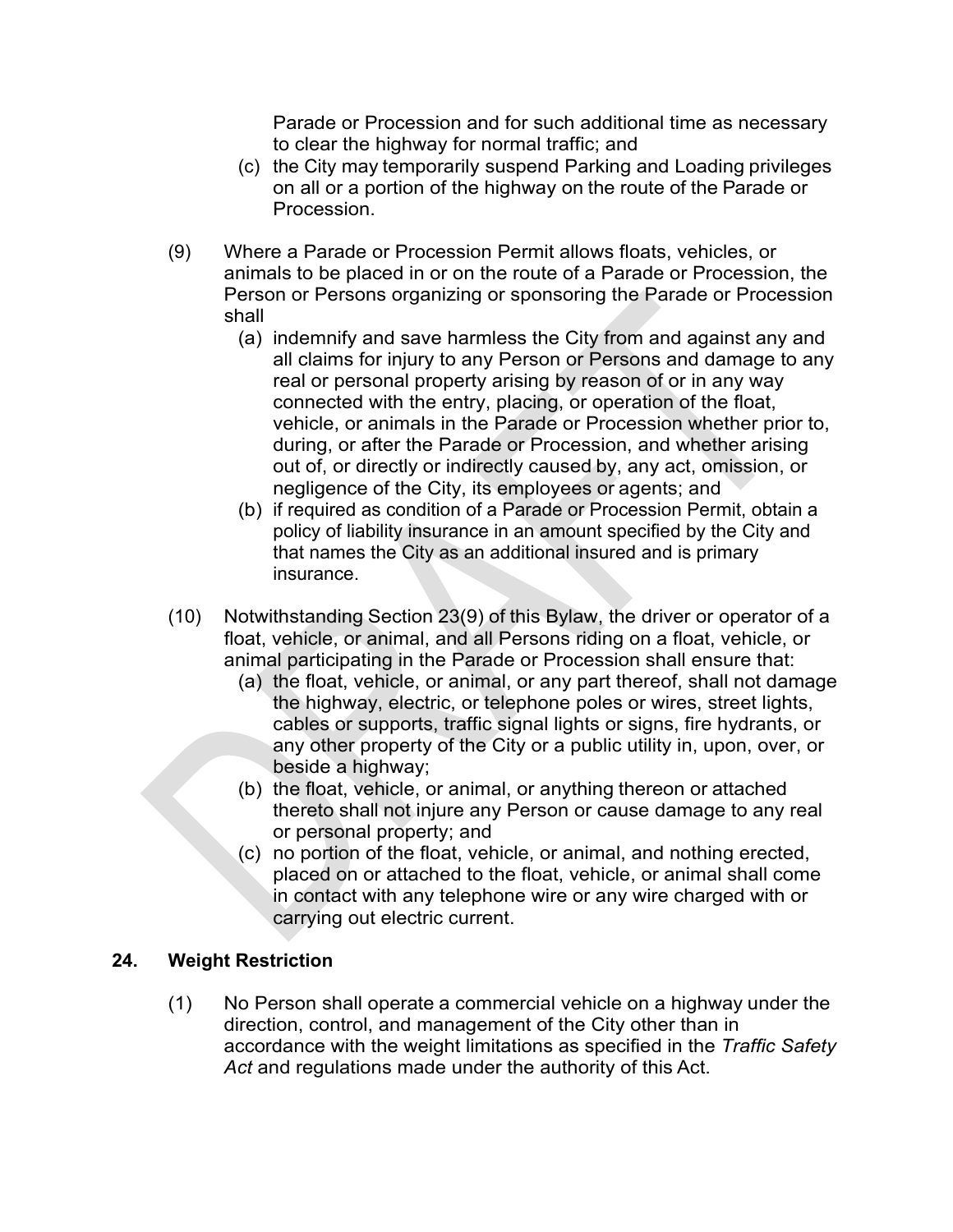- (2) The Director of Community Operations is authorized to issue or direct a third party to issue overweight permits on behalf of the City.
- (3) The Director of Community Operations may require any Person desiring to haul goods and materials on a highway to provide security to the City to ensure compliance with the terms of any overweight permit.
- (4) Any Person issued an overweight permit issued under the authority of this Bylaw shall at all times ensure that the conditions attached to any overweight permit are complied with. Failure to comply with this Bylaw shall make the issued permit null and void.
- (5) Any Person issued an overweight permit shall produce it on demand of a Peace Officer.
- (6) The Director of Community Operations is authorized to issue a road ban order at their discretion to limit the allowable weights on any highway within the City.

### **25. Designated Heavy Truck Routes**

- (1) No driver of a Heavy Truck shall operate a Heavy Truck on a highway unless the highway is designated as a truck route within City limits.
- (2) Section 25(1) shall not apply to Heavy Trucks required to exit the designated truck routes for the purposes of delivering or collecting goods or supplies, performing work, or providing services, provided that the driver takes the most direct and practical connection between the nearest truck route and the destination, and returns to the truck route using the same or a suitable alternate connection.
- (3) The designated truck routes within the City of Chestermere shall be as follows:
	- (a) Chestermere Boulevard (Highway 1A) within the City of Chestermere;
	- (b) Rainbow Road, south to Rainbow Falls Gate;
	- (c) Township Road 240; and
	- (d) Highway 1 within the City of Chestermere.

#### **26. Dangerous Goods Routes**

(1) Unless permitted by this Bylaw, no Person shall transport any Dangerous Goods for which a placard is required on a highway, unless the highway is designated as a Dangerous Goods route or a permit authorizing the transportation has been issued by the City.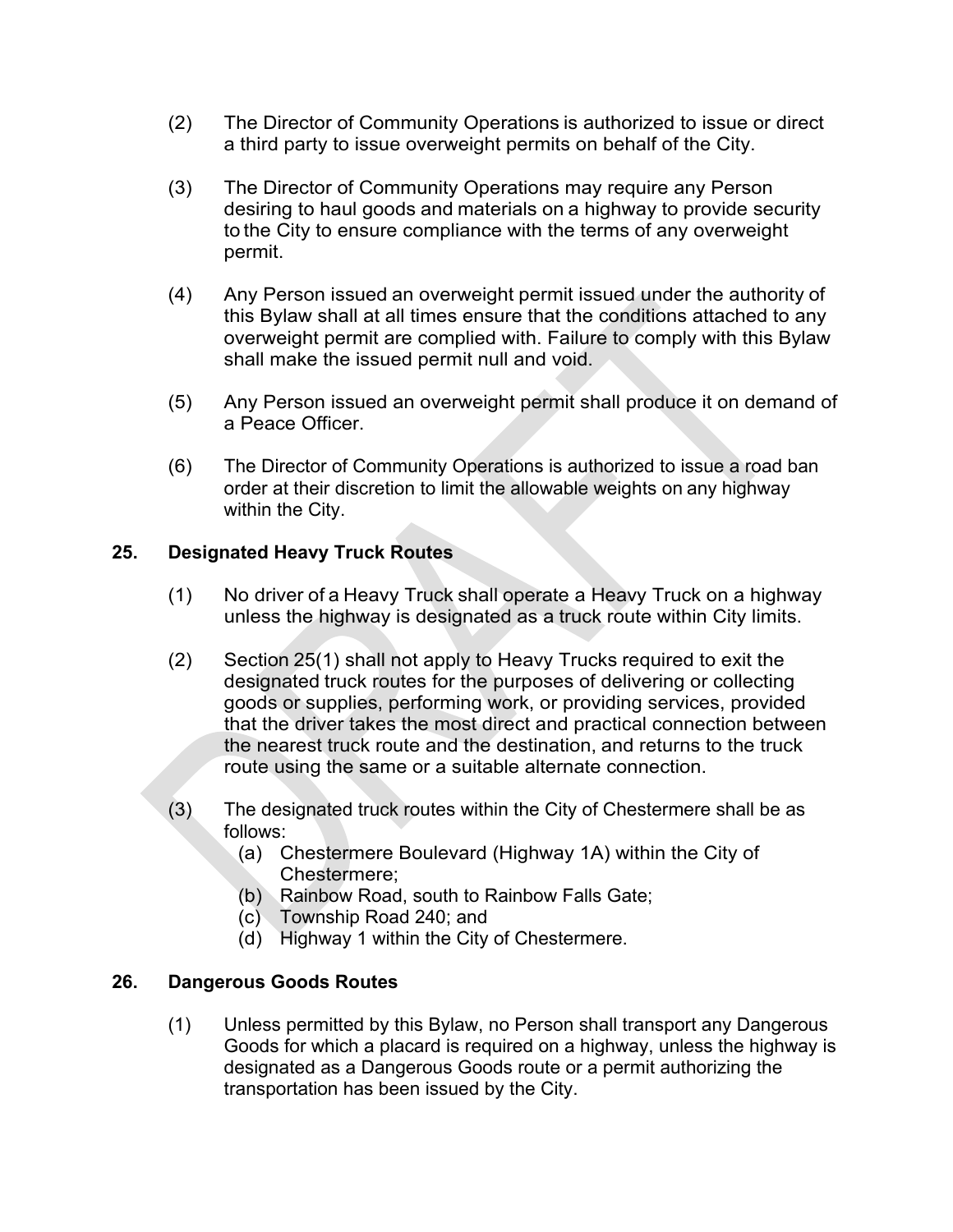- (2) The Dangerous Goods routes within the City of Chestermere shall consist of the following highways:
	- (a) Highway 1 within the City of Chestermere; and
	- (b) Chestermere Boulevard (Highway 1A) between Range Road 284 and Highway 1.
- (3) When it becomes necessary to leave the designated Dangerous Goods route for the purpose of making a delivering or collecting goods or supplies, performing work, or providing a service, the driver must proceed on the Dangerous Goods route to the designated truck route that forms the most direct and practical connection to the destination point and, if necessary, proceed on the designated truck route to the highway that forms the most direct and practical connection to the destination point.
- (4) No Person shall Handle or transport Dangerous Goods unless in a standardized means of containment that complies with the Act and/or the *Transportation of Dangerous Goods Act* and regulations as applicable.
- (5) The handler or the Person transporting Dangerous Goods must produce a valid training certificate upon an inspector's request as per the Act and/or the *Transportation of Dangerous Goods Act* and regulations as applicable.
- (6) No person shall Handle or transport Dangerous Goods unless they are appropriately permitted, qualified, trained and supervised, in accordance with applicable requirements under the Act and/or the *Transportation of Dangerous Goods Act* and regulations as applicable.
- (7) When transporting Dangerous Goods, the handler or Person transporting the Dangerous Goods shall ensure that they have all shipping records and shipping documents as required under the Act and/or the *Transportation of Dangerous Goods Act* and regulations as applicable.
- (8) No Person shall transport Dangerous Goods in a means of containment without displaying the safety marks as required under the Act and/or the *Transportation of Dangerous Goods Act* and regulations as applicable.
- (9) The handler or Person transporting Dangerous Goods shall ensure that all Dangerous Goods safety marks are visible and legible as required under the *Transportation of Dangerous Goods Act* and regulations as applicable.
- (10) The handler or Person transporting Dangerous Goods shall ensure to cover all or remove safety marks from a means of containment after unpacking, unloading, cleaning, or purging the means of containment as required under the Act and/or the *Transportation of Dangerous Goods Act* and regulations as applicable.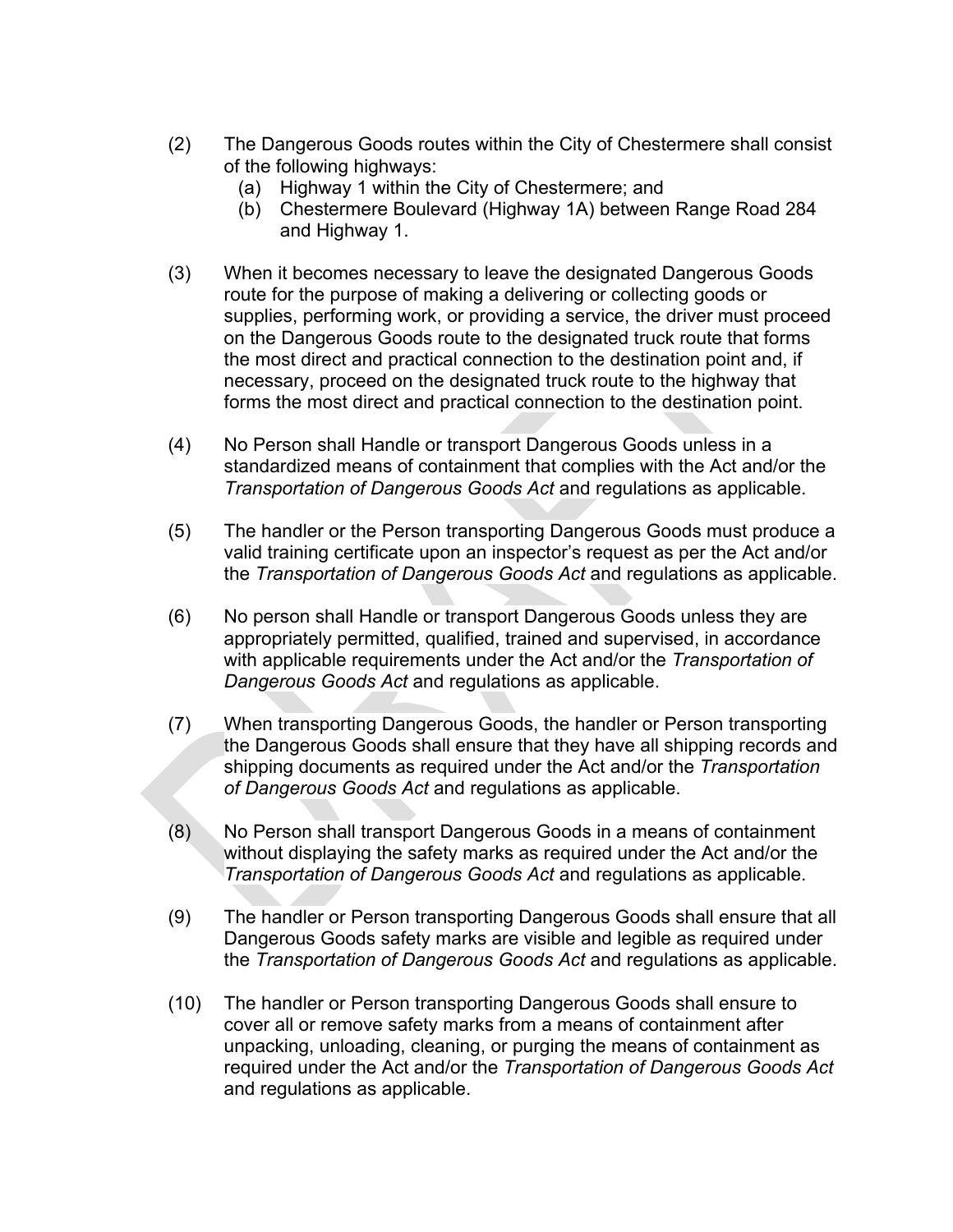# **27. Owner, Employer and Corporate Liability**

- (1) If a vehicle or Trailer is involved in an offence referred to in this Bylaw, the registered owner of that vehicle or Trailer is guilty of an offence.
- (2) With respect to a vehicle or Trailer, where a Person other than the owner contravenes this Bylaw, that Person and the owner are jointly and severally liable for the contravention.
- (3) An act or omission by any employee or agent of a Person is deemed to be an act or omission of the Person if the act or omission occurred during the course of the employee's employment with the Person or in the course of the agent's exercise of the powers or performance of duties on behalf of their principal.
- (4) When a corporation commits an offence under this Bylaw, every principal, partner, director, officer, manager, employee or agent of the corporation who authorized the act or omission that constitutes the offence or assented to or acquiesced or participated in the act or omission that constitutes the offence is guilty of the offence.

#### **28. Offences and Penalties**

- (1) Any Person who contravenes any provision of this Bylaw by:
	- (a) doing any act or thing which the Person is prohibited from doing;
	- (b) failing to do any act or thing the Person is required to do; or
	- (c) owning a vehicle involved in an offence;

is guilty of an offence.

- (2) Where there is a specified penalty listed for an offence in Schedule "A" to this Bylaw, that amount is the specified penalty for the offence.
- (3) Where there is a minimum penalty listed for an offence in Schedule "A" to this Bylaw, that amount is the minimum penalty for the offence.
- (4) Any Person convicted of an offence pursuant to this Bylaw is liable on summary conviction to a fine not exceeding \$10,000.00.
- (5) Nothing in this Bylaw shall be construed as curtailing or bridging the right of the City to obtain compensation or to maintain any action for loss of or damage to property from or against the Person or Persons responsible.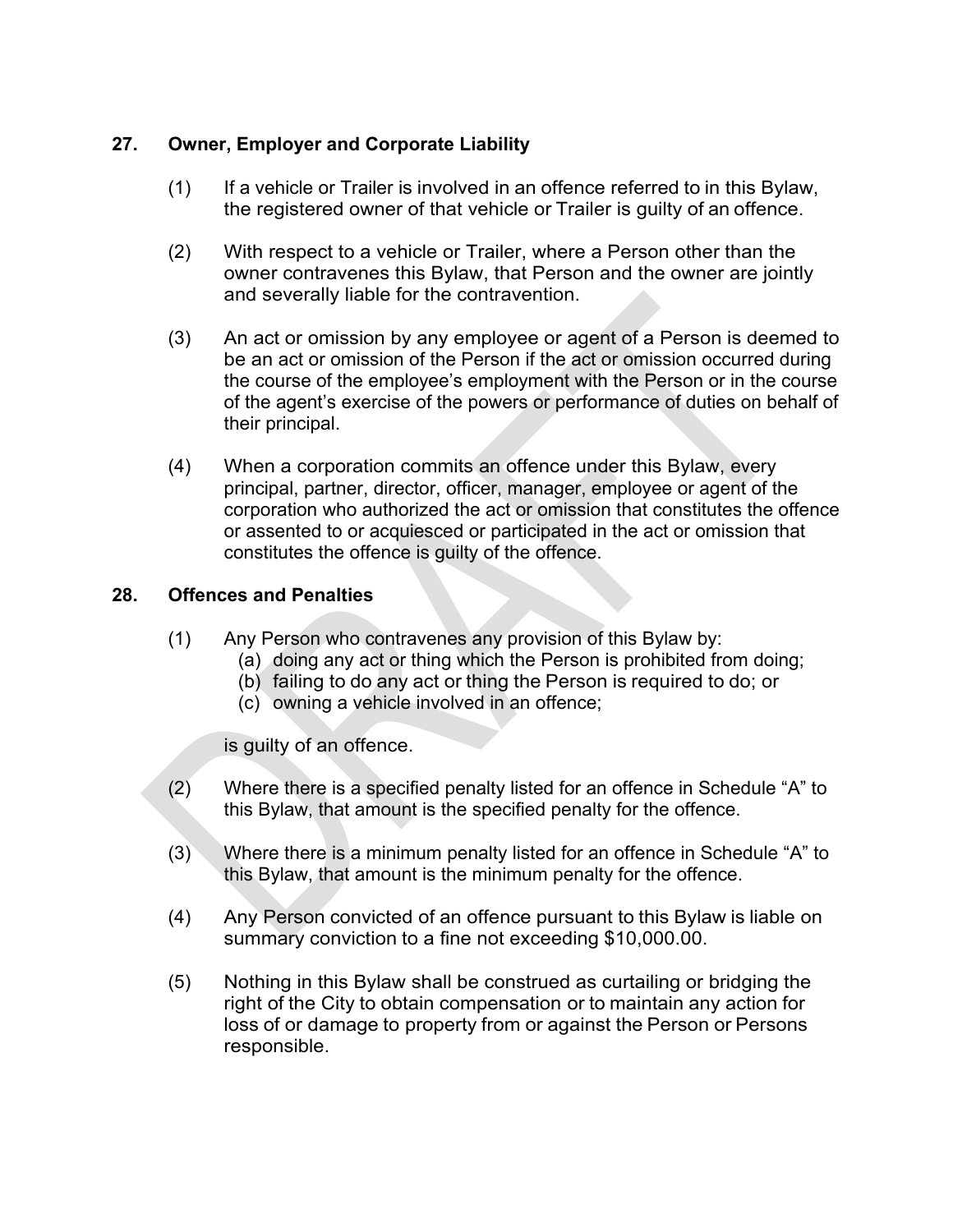# **29. Violation Tags and Violation Tickets**

- (1) Where a Peace Officer believes that a vehicle is parked in contravention of this Bylaw, they may:
	- (a) place a Violation Tag on the vehicle; or
	- (b) send a Violation Tag to the registered owner of the vehicle by ordinary mail.
- (2) A Violation Tag shall be in a form approved by the City and shall state:
	- (a) the license plate of the vehicle, if applicable;
	- (b) the offence;
	- (c) the appropriate penalty for the offence as specified in Schedule "A" of this Bylaw;
	- (d) that the penalty shall be paid within twenty-two (22) days of issuance of a Violation Tag; and
	- (e) where payment for a Violation Tag is received by the City within twenty-two (22) days of the issuance of that Violation Tag, the City may reduce the penalty to the minimum penalty for that violation as listed in Schedule "A" of this Bylaw.
- (3) If a Person who is responsible for a contravention of a provision of this Bylaw pays the penalty amount within the time and in the manner set out on the Violation Tag, such payment will be accepted in lieu of prosecution.
- $(4)$  If payments referred to in Section 29(2) are not made within the times and in the manner set out on the Violation Tag, a Violation Ticket may be issued to the registered owner of the vehicle in accordance with this Bylaw and the *Provincial Offences Procedures Act.*
- (5) Nothing in this Section shall:
	- (a) prevent any Person from exercising their right to defend any charge of committing a breach of any Section of this Bylaw;
	- (b) prevent any Peace Officer, in lieu of serving a tag, from issuing a Violation Ticket to a Person or owner pursuant to the *Provincial Offences Procedures Act*; or
	- (c) prevent any Peace Officer from issuing a Violation Ticket requiring the court appearance of the defendant, pursuant to the provisions of the *Provincial Offences Procedures Act,* or from laying an information instead of issuing a Violation Ticket.
- (6) A Person other than the owner or operator of a vehicle shall not remove any tag or notice places on or affixed to a vehicle by a Peace Officer in the course of his duties.
- (7) No Person other than a Peace Officer shall place a tag on any vehicle.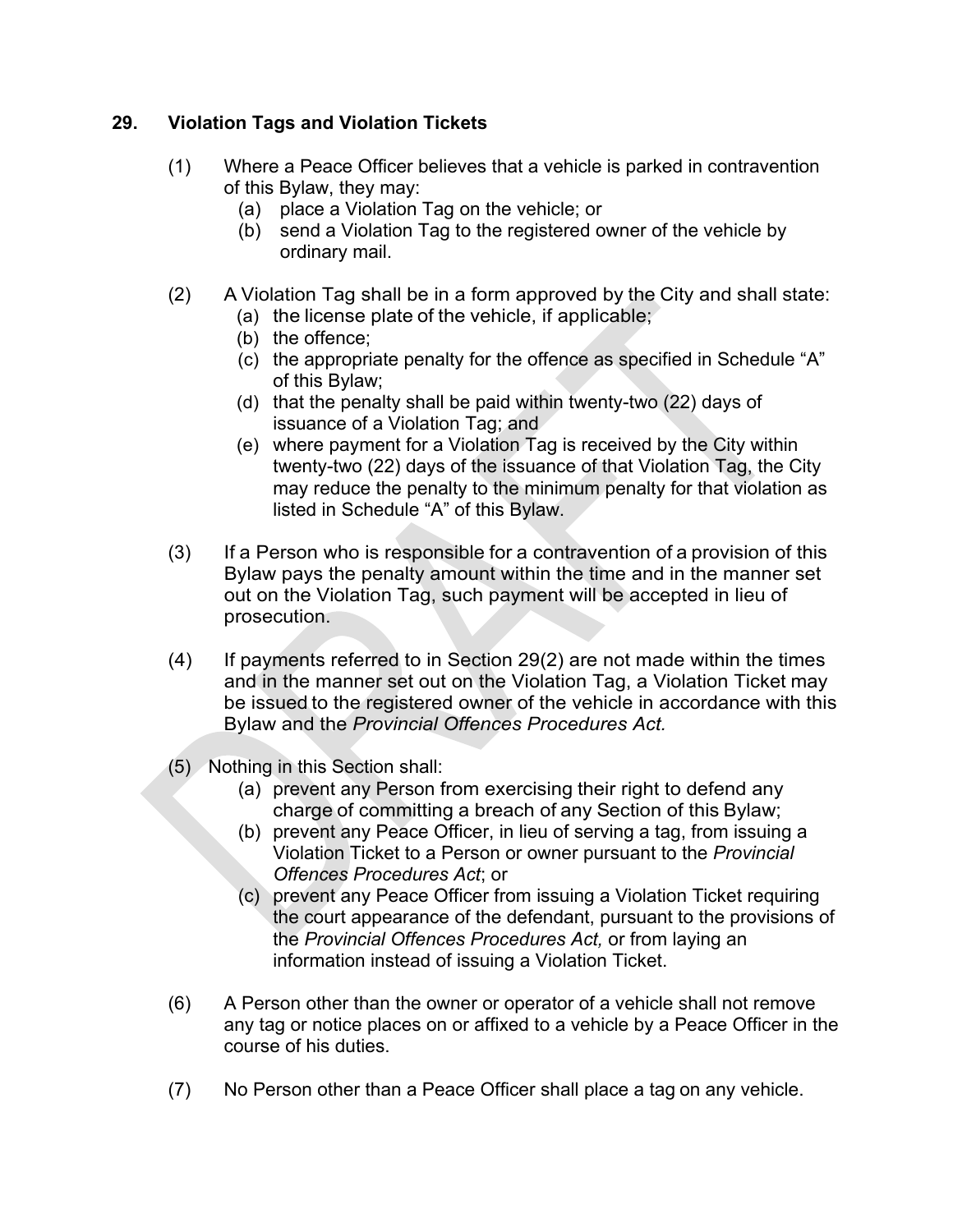- (8) Where contravention of this Bylaw is of a continuing nature, a contravention constitutes a separate offence in respect of each day on which it continues, and further Violation Tags may be issued by a Peace Officer provided that no more than one Violation Tag is issued for each day that the contravention continues.
- (9) In order to determine the time which a vehicle has been Parked, a Peace Officer may place an erasable chalk mark on the tire of the Parked or Stopped vehicle without such Peace Officer or other Person or the City incurring any liability for so doing.
- (10) No Person shall remove an erasable chalk mark placed under Section 29(9) while the vehicle remains Parked in the location where it was marked.
- (11) In order to determine the time which a vehicle has been Parked, a Peace Officer may place a sticker on the Parked or Stopped vehicle without such Peace Officer or other Person or the City incurring any liability for so doing.
- (12) No Person shall remove a sticker placed under section 29(11) while the vehicle remains Parked in the location where it was marked.

#### **30. General**

- (1) The provisions of this Bylaw do not apply to the following vehicles:
	- (a) Emergency vehicles;
	- (b) Vehicles owned, contracted, or within the lawful possession of the City;
	- (c) Vehicles engaged in maintenance or repair of a public utility, as defined in the *Municipal Government Act*;
	- (d) A vehicle operated by a federal, provincial or municipal government, or with the approval of the federal, provincial or municipal government; or
	- (e) School buses, when authorized or buses for the handicapped, while transporting, loading, or unloading passengers during the ordinary course of business.

#### **31. Severability**

(1) If any Section or parts of this Bylaw are found in any course of law to be illegal or beyond the power of Council to enact, such Section or parts shall be deemed to be severable and all other Sections or parts of this Bylaw shall be deemed to be separate and independent there from and to be enacted as such.